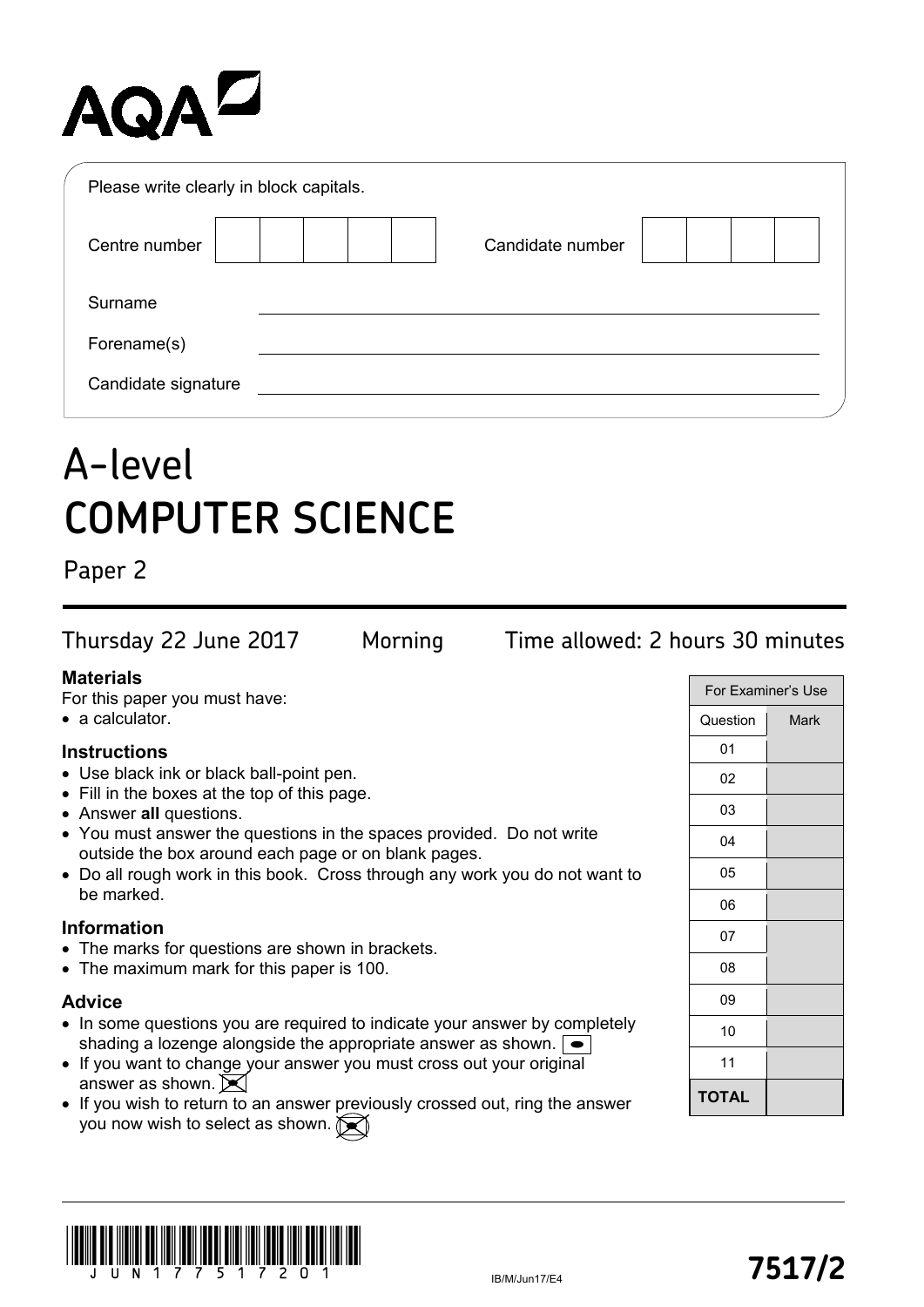#### Answer **all** questions.

**0 1 Figure 1** shows some of the internal components of a processor and how the processor is connected to the main memory. The internal connections within the processor are not shown.



**0 1 . 1** Describe how an instruction is fetched from main memory during the **fetch stage** of the fetch-execute cycle.

> Your description should cover the use of registers and buses, together with the role of main memory.

**[4 marks]**

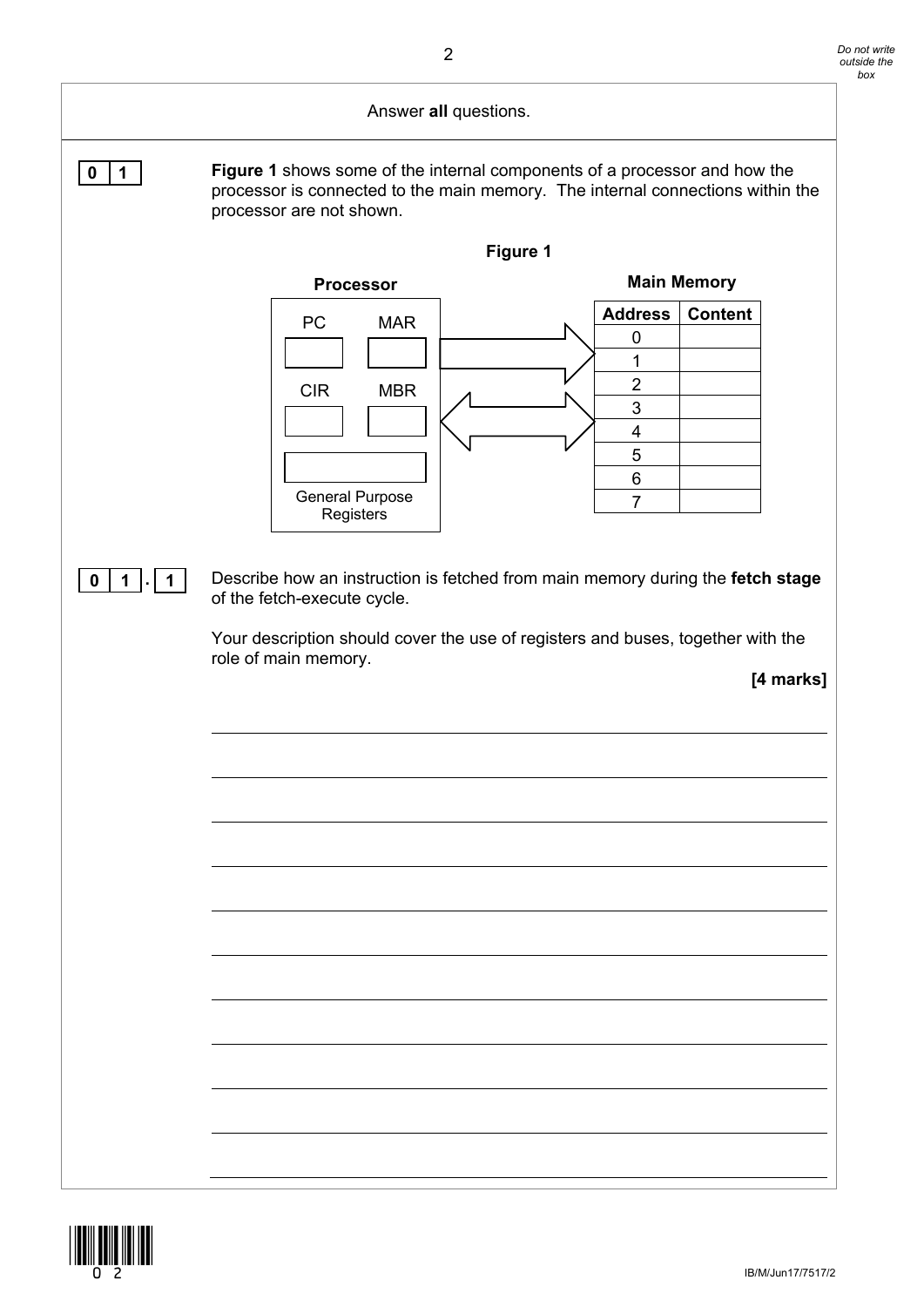| $\mathbf 0$<br>$\overline{\mathbf{2}}$<br>$\mathbf 1$ | During the decode and execute stages of the fetch-execute cycle the instruction |
|-------------------------------------------------------|---------------------------------------------------------------------------------|
|                                                       | that is being processed is stored in the CIR. Explain why the instruction could |
|                                                       | not be processed directly from the MBR.                                         |
|                                                       | [2 marks]                                                                       |
|                                                       |                                                                                 |
|                                                       |                                                                                 |
|                                                       |                                                                                 |
|                                                       |                                                                                 |
|                                                       |                                                                                 |
|                                                       |                                                                                 |
|                                                       |                                                                                 |
|                                                       |                                                                                 |
|                                                       |                                                                                 |
|                                                       |                                                                                 |
|                                                       |                                                                                 |
|                                                       |                                                                                 |
|                                                       |                                                                                 |
|                                                       |                                                                                 |
|                                                       |                                                                                 |
|                                                       | The computer system shown in Figure 1 uses the von Neumann architecture.        |
|                                                       | The Harvard architecture is an alternative to this.                             |
|                                                       |                                                                                 |
| $\mathbf 0$<br>$\mathbf 1$<br>$\mathbf{3}$            | Explain why the Harvard architecture is sometimes used in preference to the     |
|                                                       | von Neumann architecture.                                                       |
|                                                       | [2 marks]                                                                       |
|                                                       |                                                                                 |
|                                                       |                                                                                 |
|                                                       |                                                                                 |
|                                                       |                                                                                 |
|                                                       |                                                                                 |
|                                                       |                                                                                 |
|                                                       |                                                                                 |
|                                                       |                                                                                 |
|                                                       |                                                                                 |
|                                                       |                                                                                 |
|                                                       |                                                                                 |
|                                                       |                                                                                 |
|                                                       |                                                                                 |
|                                                       |                                                                                 |

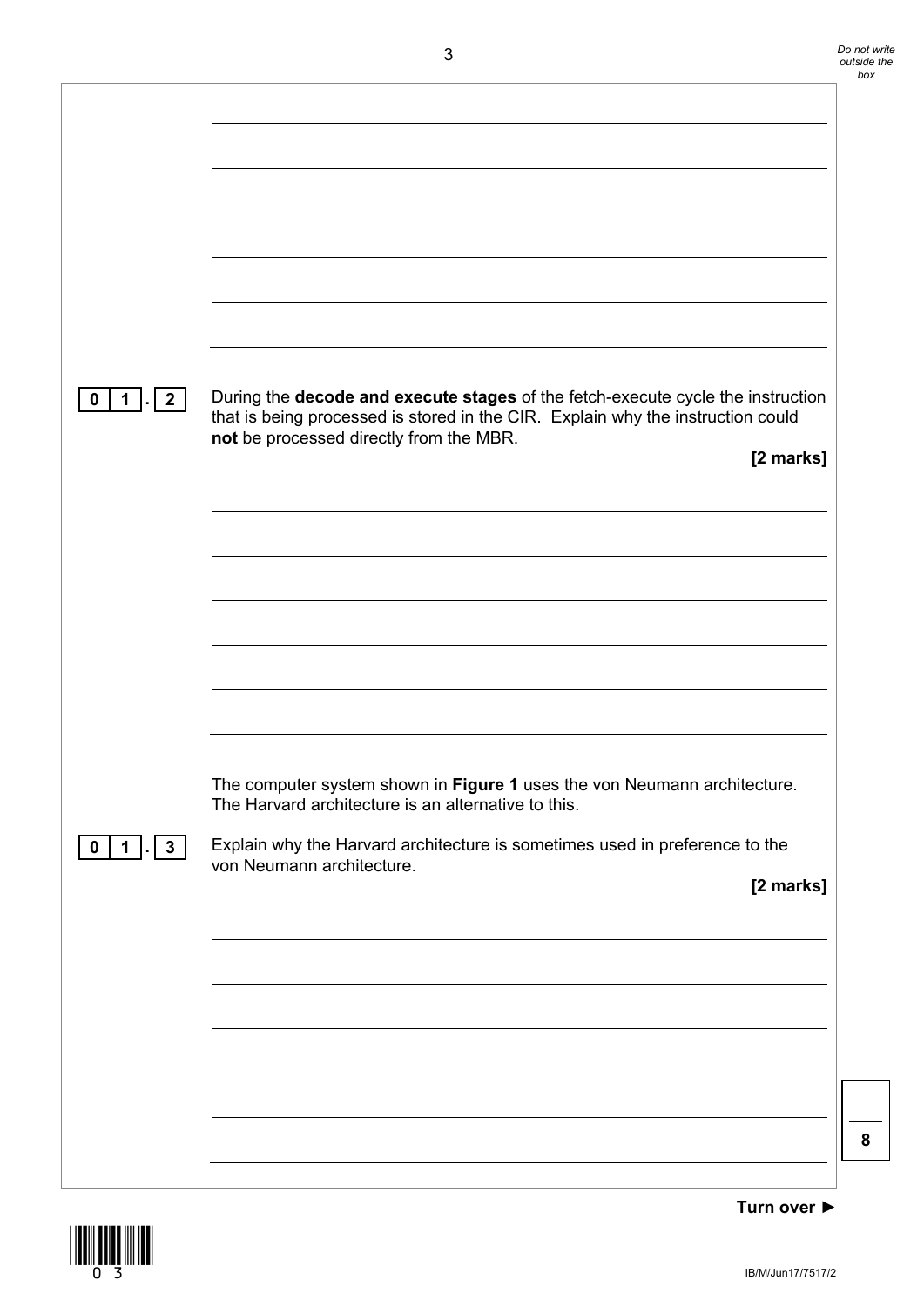

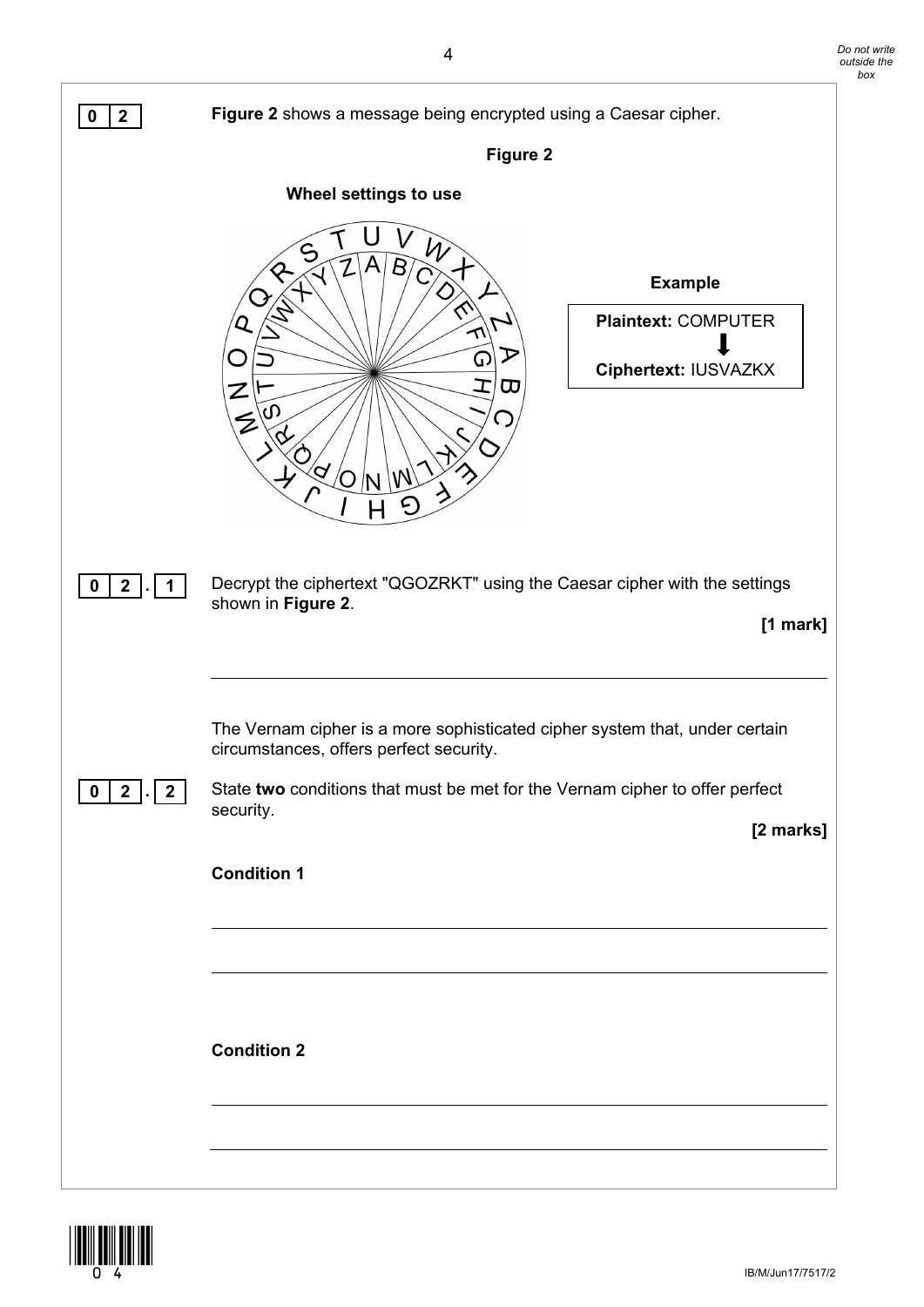| $2$ .<br>$\mathbf{3}$<br>0 | Both the Caesar and Vernam ciphers are symmetric ciphers, whereas a public<br>and private key encryption system is an asymmetric cipher system.<br>Explain the difference between a symmetric and an asymmetric cipher system.<br>[1 mark] |  |
|----------------------------|--------------------------------------------------------------------------------------------------------------------------------------------------------------------------------------------------------------------------------------------|--|
|                            | Turn over for the next question                                                                                                                                                                                                            |  |
|                            |                                                                                                                                                                                                                                            |  |
|                            |                                                                                                                                                                                                                                            |  |

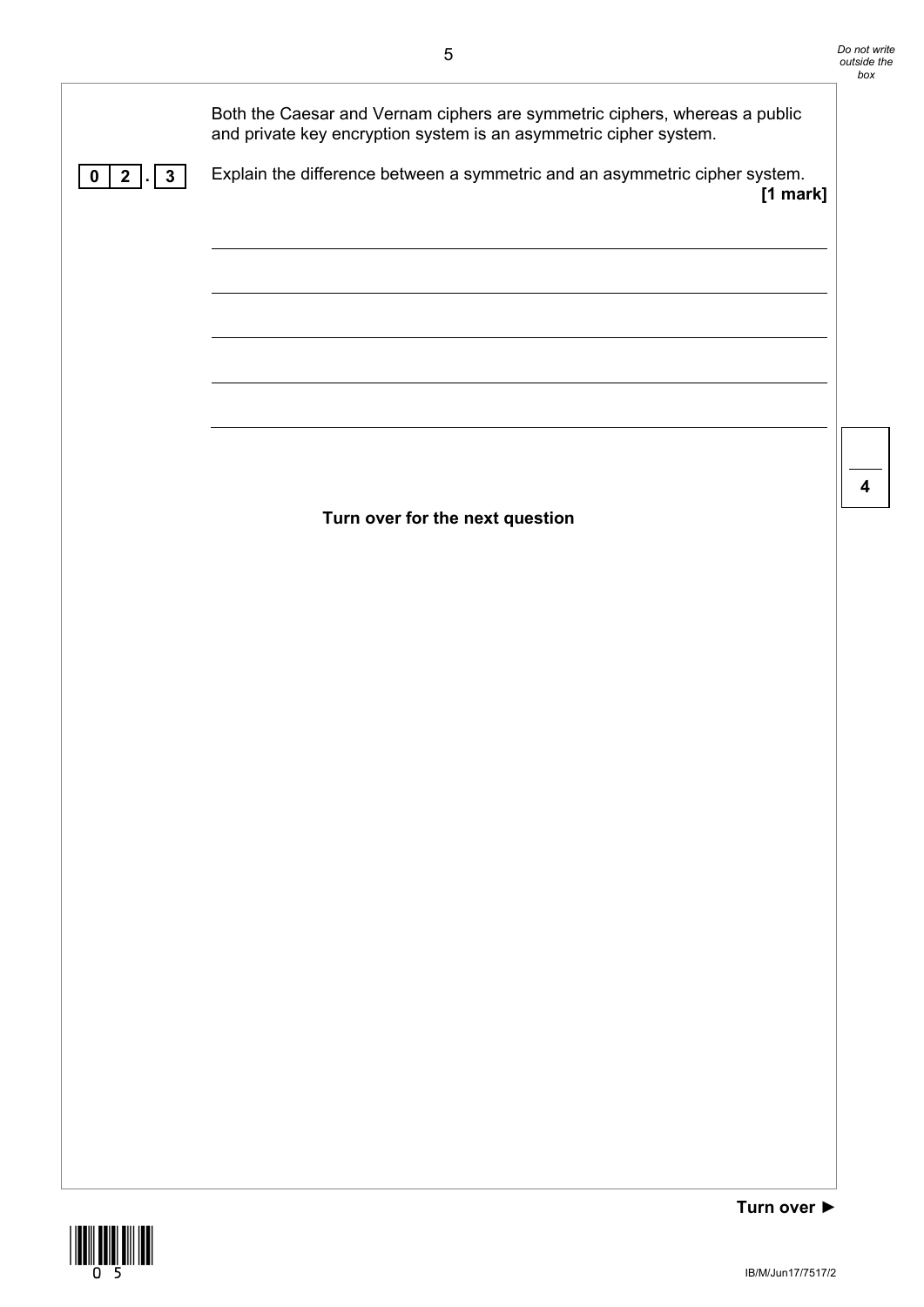

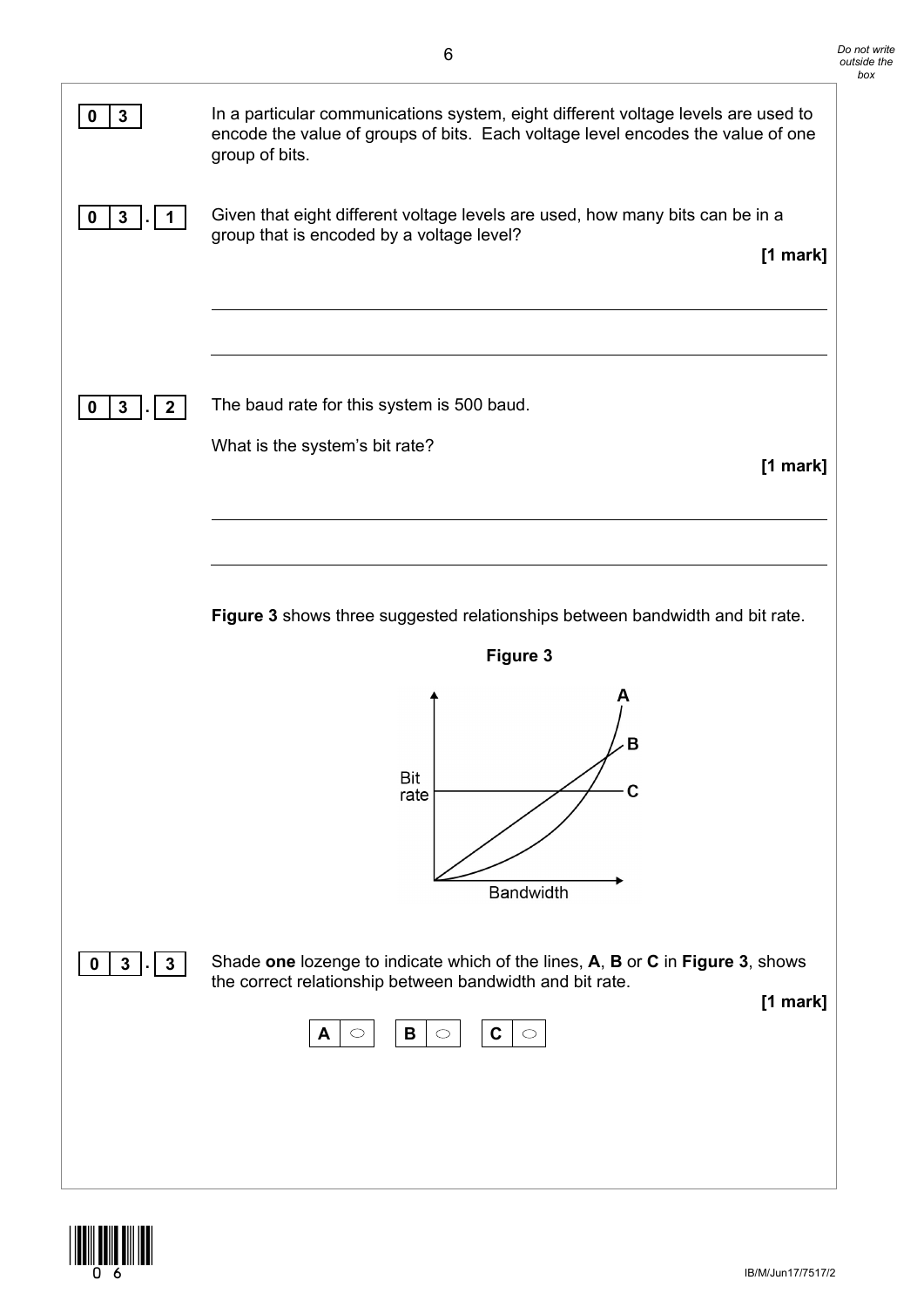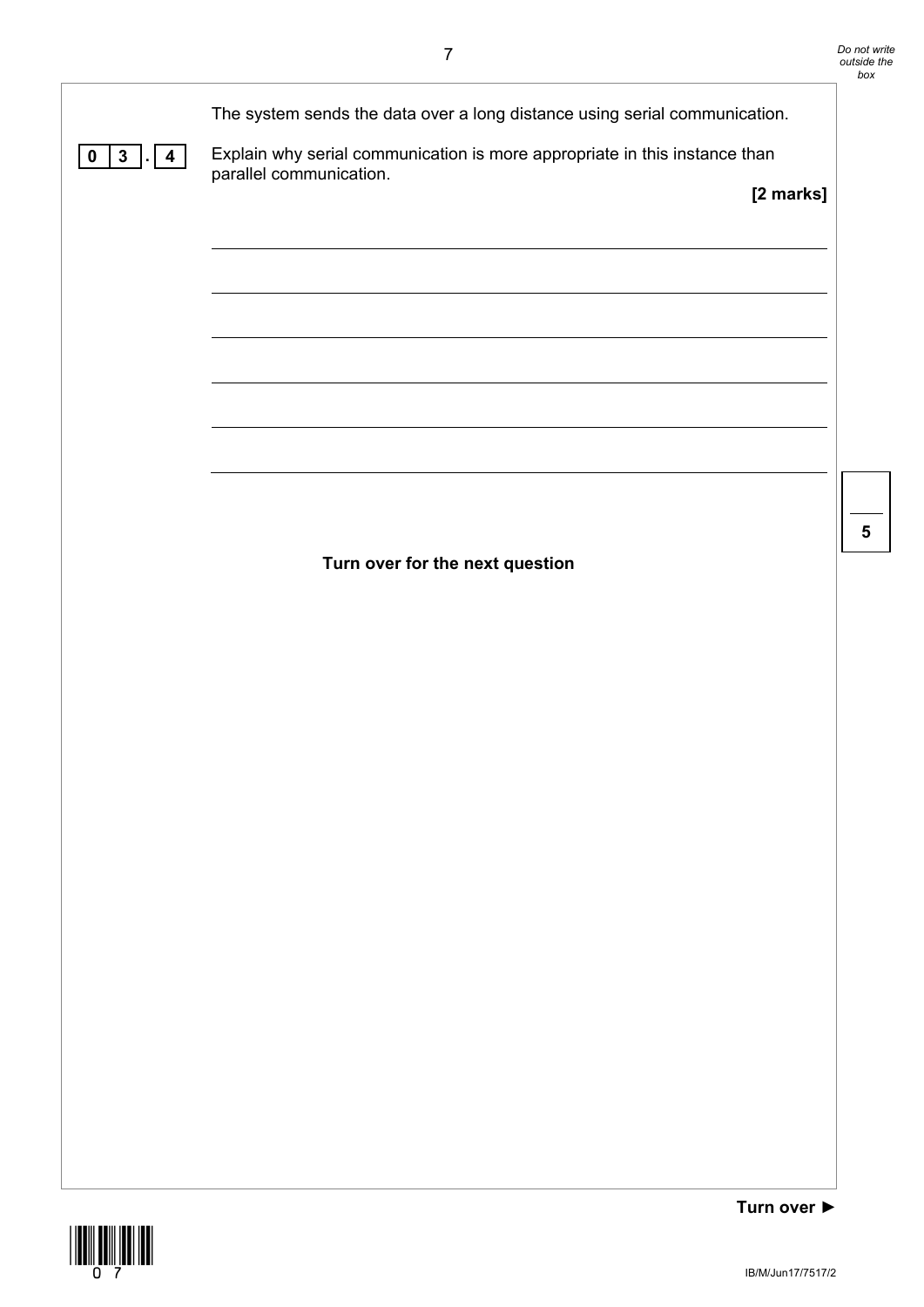

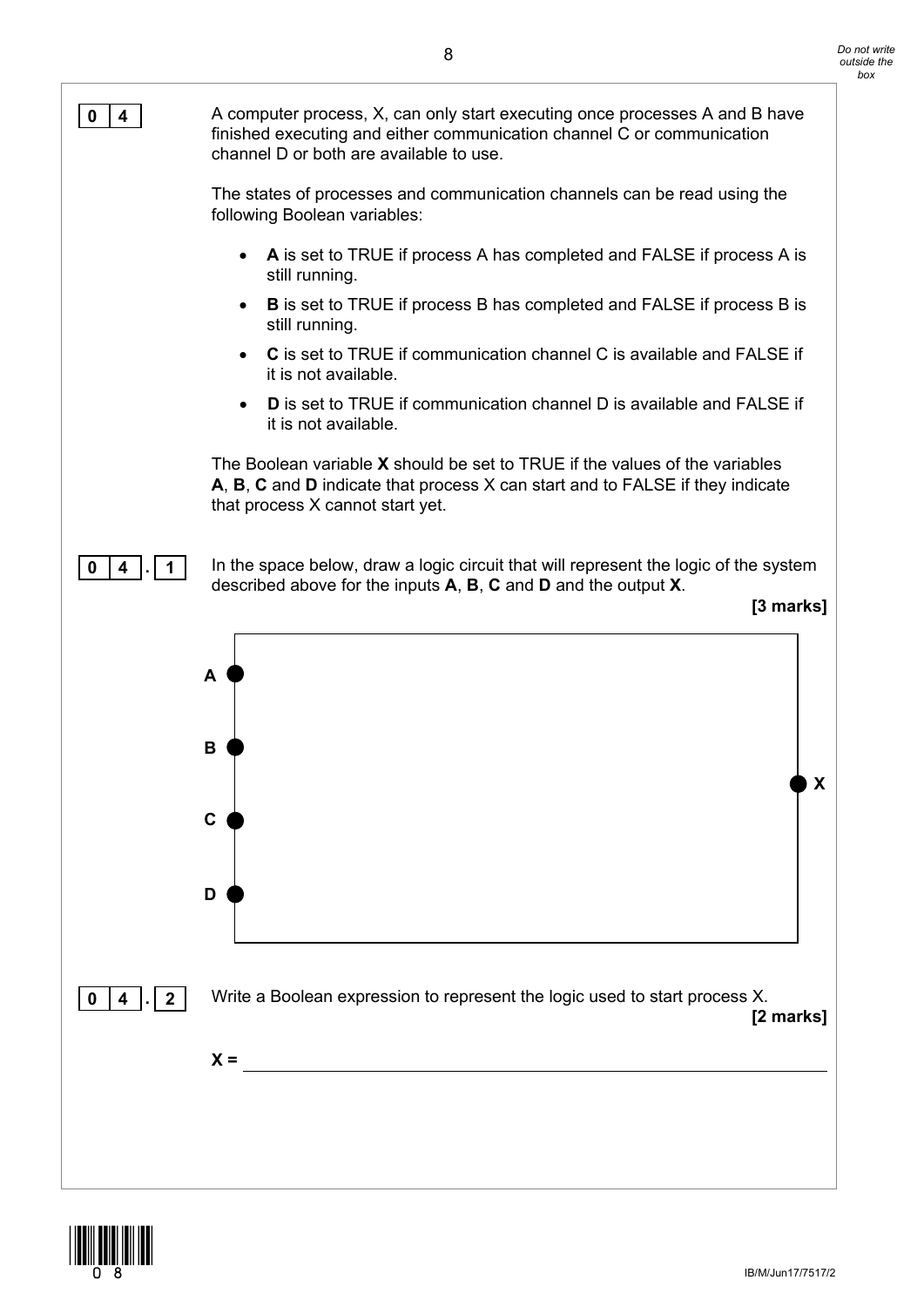

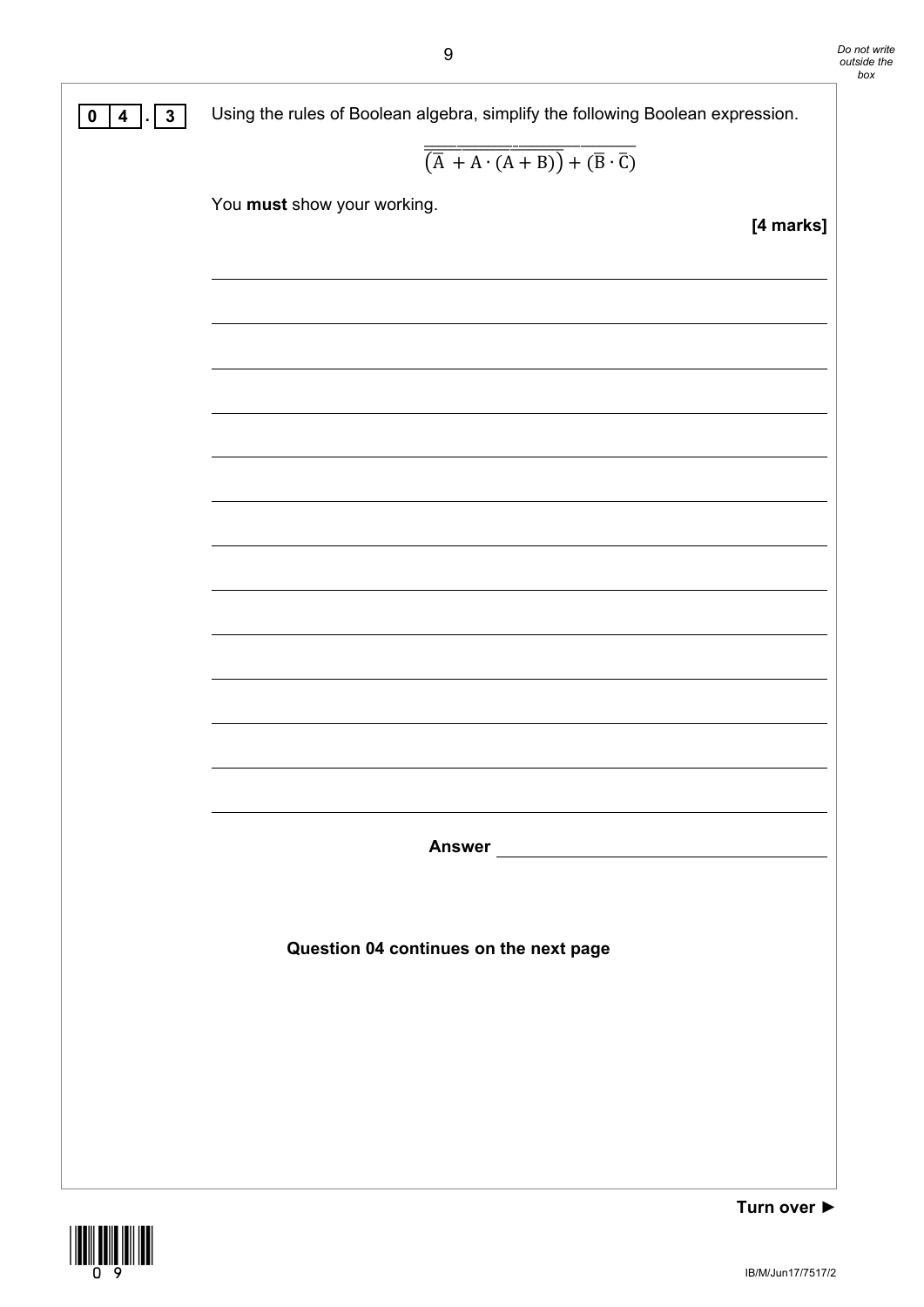| 0<br>4<br>4                                             | D-type flip-flops can be included in logic circuits.<br>Explain the general purpose of a D-type flip-flop.                        | $[1$ mark] |    |
|---------------------------------------------------------|-----------------------------------------------------------------------------------------------------------------------------------|------------|----|
| $\overline{\mathbf{4}}$<br>$\overline{\mathbf{5}}$<br>0 | One input to a D-type flip-flop is a data signal.<br>State what the other input to a D-type flip-flop is and what it is used for. | [2 marks]  |    |
|                                                         |                                                                                                                                   |            |    |
|                                                         |                                                                                                                                   |            | 12 |
|                                                         |                                                                                                                                   |            |    |
|                                                         |                                                                                                                                   |            |    |
|                                                         |                                                                                                                                   |            |    |

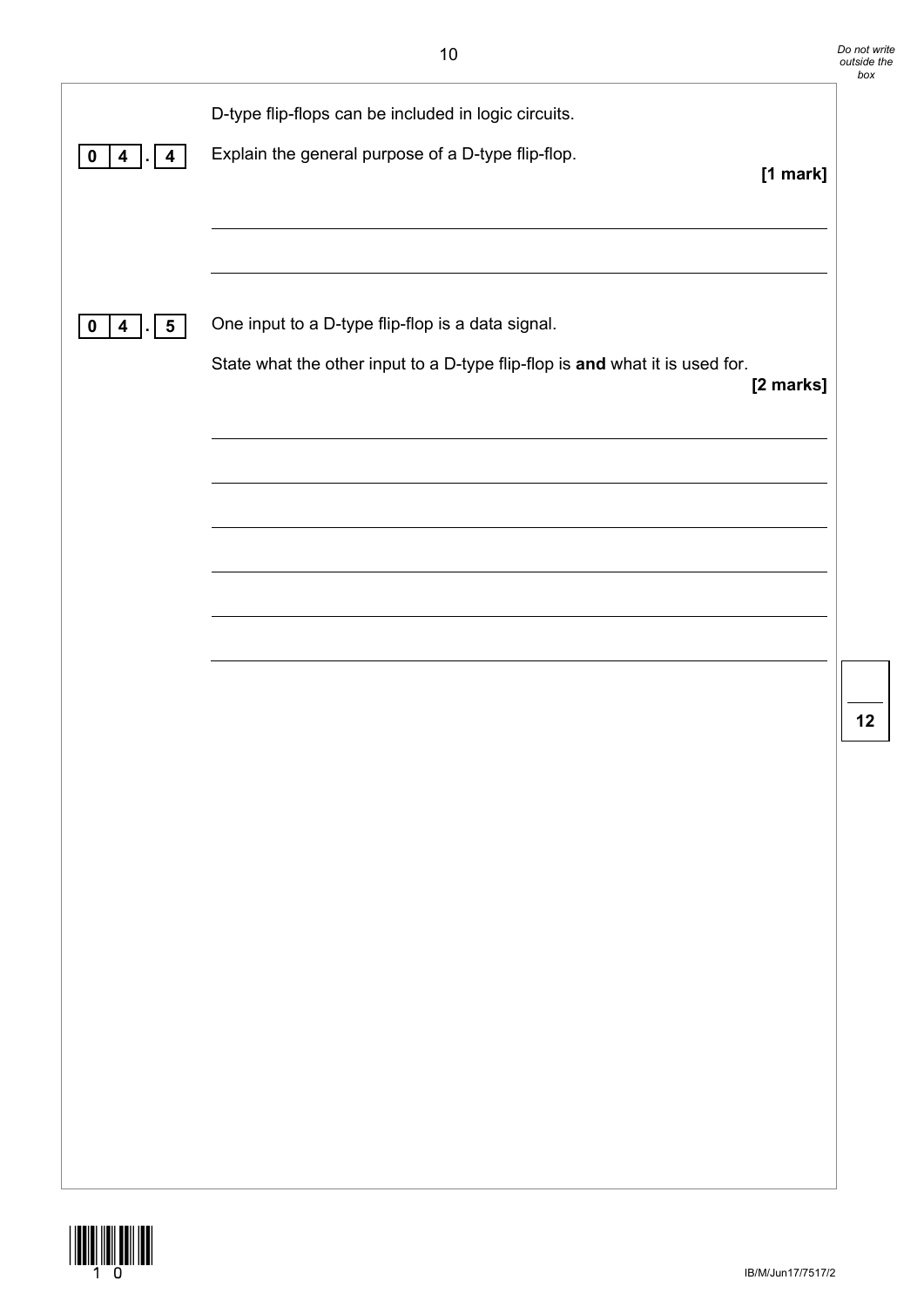

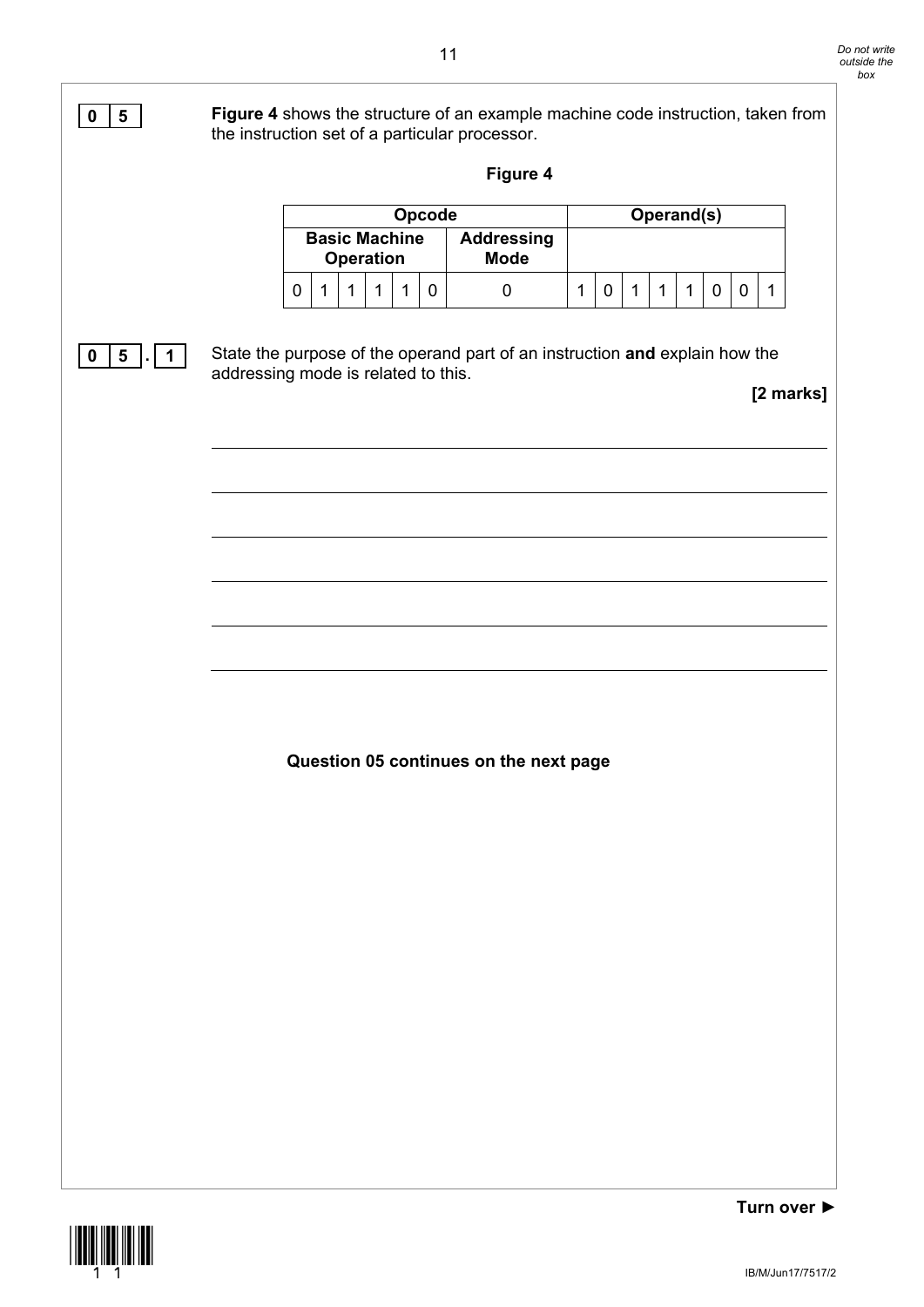**Figure 5** shows an assembly language program together with the contents of a section of the main memory of the computer that the program will be executed on. Each main memory location and register can store a 16-bit value.

The assembly language instruction set that has been used to write the program is listed in **Table 1** on the next page.

|                 | Program        |
|-----------------|----------------|
| LDR R1, 100     |                |
| LSL R2, R1, #2  |                |
|                 | ADD R1, R1, R2 |
| LDR R3, 101     |                |
| CMP R3, R1      |                |
| BEQ labela      |                |
| MOV $R4, #0$    |                |
| <b>B</b> labelb |                |
| labela:         |                |
| MOV $R4, #1$    |                |
| labelb:         |                |
| STR R4, 102     |                |
| HALT            |                |

#### **Figure 5**

| <b>Memory</b><br><b>Address</b><br>(in decimal) | <b>Main Memory</b><br><b>Contents</b><br>(in decimal) |
|-------------------------------------------------|-------------------------------------------------------|
| 100                                             | 10                                                    |
| 101                                             | 50                                                    |
| 1 N 2                                           |                                                       |

**0 5 . 2** Complete the trace table below, **in decimal**, to show how the values stored in the registers and main memory change as the program in **Figure 5** is executed. You may not need to use all of the rows.

#### **[4 marks]**

|                |    | <b>Register Contents</b> |    |     | <b>Main Memory Location</b><br><b>Contents</b> |     |
|----------------|----|--------------------------|----|-----|------------------------------------------------|-----|
| R <sub>1</sub> | R2 | R <sub>3</sub>           | R4 | 100 | 101                                            | 102 |
|                |    |                          |    |     |                                                |     |
|                |    |                          |    |     |                                                |     |
|                |    |                          |    |     |                                                |     |
|                |    |                          |    |     |                                                |     |
|                |    |                          |    |     |                                                |     |
|                |    |                          |    |     |                                                |     |
|                |    |                          |    |     |                                                |     |
|                |    |                          |    |     |                                                |     |

**0 5 . 3** Explain what the assembly language program in **Figure 5** does.

**[1 mark]**

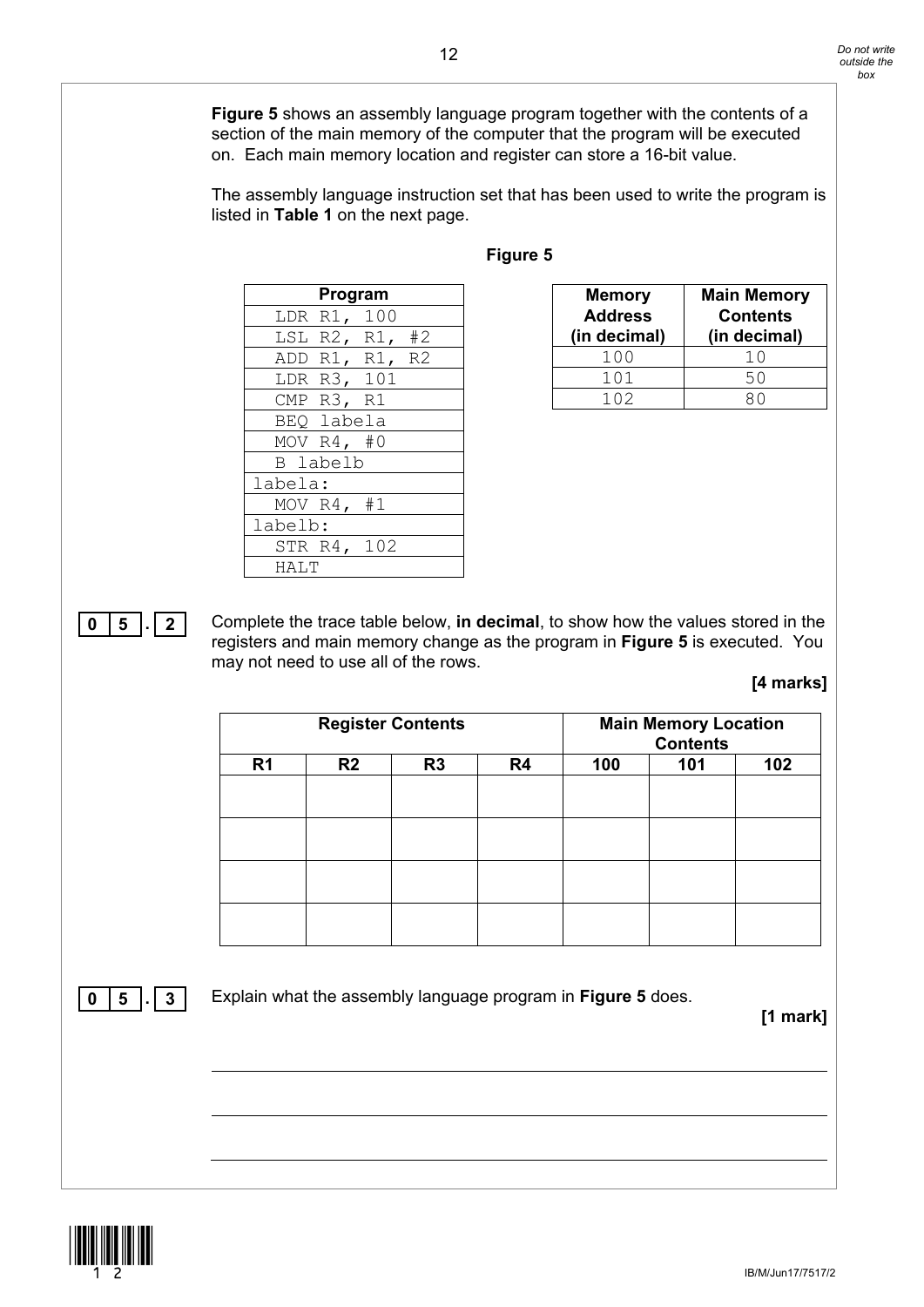| LDR Rd, <memory ref=""></memory>                             | Load the value stored in the memory location specified by<br><memory ref=""> into register d.</memory> |
|--------------------------------------------------------------|--------------------------------------------------------------------------------------------------------|
| STR Rd, <memory ref=""></memory>                             | Store the value that is in register $d$ into the memory location                                       |
|                                                              |                                                                                                        |
|                                                              | specified by <memory ref="">.</memory>                                                                 |
| ADD Rd, Rn, <operand2></operand2>                            | Add the value specified in <operand2> to the value in</operand2>                                       |
|                                                              | register n and store the result in register d.                                                         |
| SUB Rd, Rn, <operand2></operand2>                            | Subtract the value specified by <operand2> from the value</operand2>                                   |
|                                                              | in register $n$ and store the result in register $d$ .                                                 |
| MOV Rd, <operand2></operand2>                                | Copy the value specified by $\langle$ operand2> into register d.                                       |
| $\overline{\text{CMP}$ Rn, $\langle \text{operand2} \rangle$ | Compare the value stored in register $n$ with the value                                                |
|                                                              | specified by <operand2>.</operand2>                                                                    |
| B <label></label>                                            | Always branch to the instruction at position <label> in the</label>                                    |
|                                                              | program.                                                                                               |
| B <condition> <label></label></condition>                    | Branch to the instruction at position <label> if the last</label>                                      |
|                                                              | comparison met the criterion specified by <condition>.</condition>                                     |
|                                                              | Possible values for <condition> and their meanings are:</condition>                                    |
|                                                              | $EQ$ : equal to<br>NE: not equal to                                                                    |
|                                                              | GT: greater than<br>LT: less than                                                                      |
| AND Rd, Rn, <operand2></operand2>                            | Perform a bitwise logical AND operation between the value                                              |
|                                                              | in register n and the value specified by <operand2> and</operand2>                                     |
|                                                              | store the result in register d.                                                                        |
| ORR Rd, Rn, <operand2></operand2>                            | Perform a bitwise logical OR operation between the value in                                            |
|                                                              | register n and the value specified by <operand2> and</operand2>                                        |
|                                                              | store the result in register d.                                                                        |
| EOR Rd, Rn, <operand2></operand2>                            | Perform a bitwise logical XOR (exclusive or) operation                                                 |
|                                                              | between the value in register $n$ and the value specified by                                           |
|                                                              |                                                                                                        |
|                                                              | <operand2> and store the result in register d.</operand2>                                              |
| MVN Rd, <operand2></operand2>                                | Perform a bitwise logical NOT operation on the value                                                   |
|                                                              | specified by <operand2> and store the result in register d.</operand2>                                 |
| LSL Rd, Rn, <operand2></operand2>                            | Logically shift left the value stored in register $n$ by the                                           |
|                                                              | number of bits specified by <operand2> and store the</operand2>                                        |
|                                                              | result in register d.                                                                                  |
| LSR Rd, Rn, <operand2></operand2>                            | Logically shift right the value stored in register $n$ by the                                          |
|                                                              | number of bits specified by <operand2> and store the</operand2>                                        |
|                                                              | result in register d.                                                                                  |
| <b>HALT</b>                                                  | Stops the execution of the program.                                                                    |

#### **Table 1 – standard AQA assembly language instruction set**

**Labels**: A label is placed in the code by writing an identifier followed by a colon (:). To refer to a label the identifier of the label is placed after the branch instruction.

#### **Interpretation of <operand2>**

<operand2> can be interpreted in two different ways, depending on whether the first character is a  $#$  or an R:

- $\#$  use the decimal value specified after the  $\#$ , eg  $\#25$  means use the decimal value 25.<br>• Rm use the value stored in register m, eg R6 means use the value stored in register 6.
- $Rm -$  use the value stored in register m, eg R6 means use the value stored in register 6.

The available general purpose registers that the programmer can use are numbered 0 to 12.

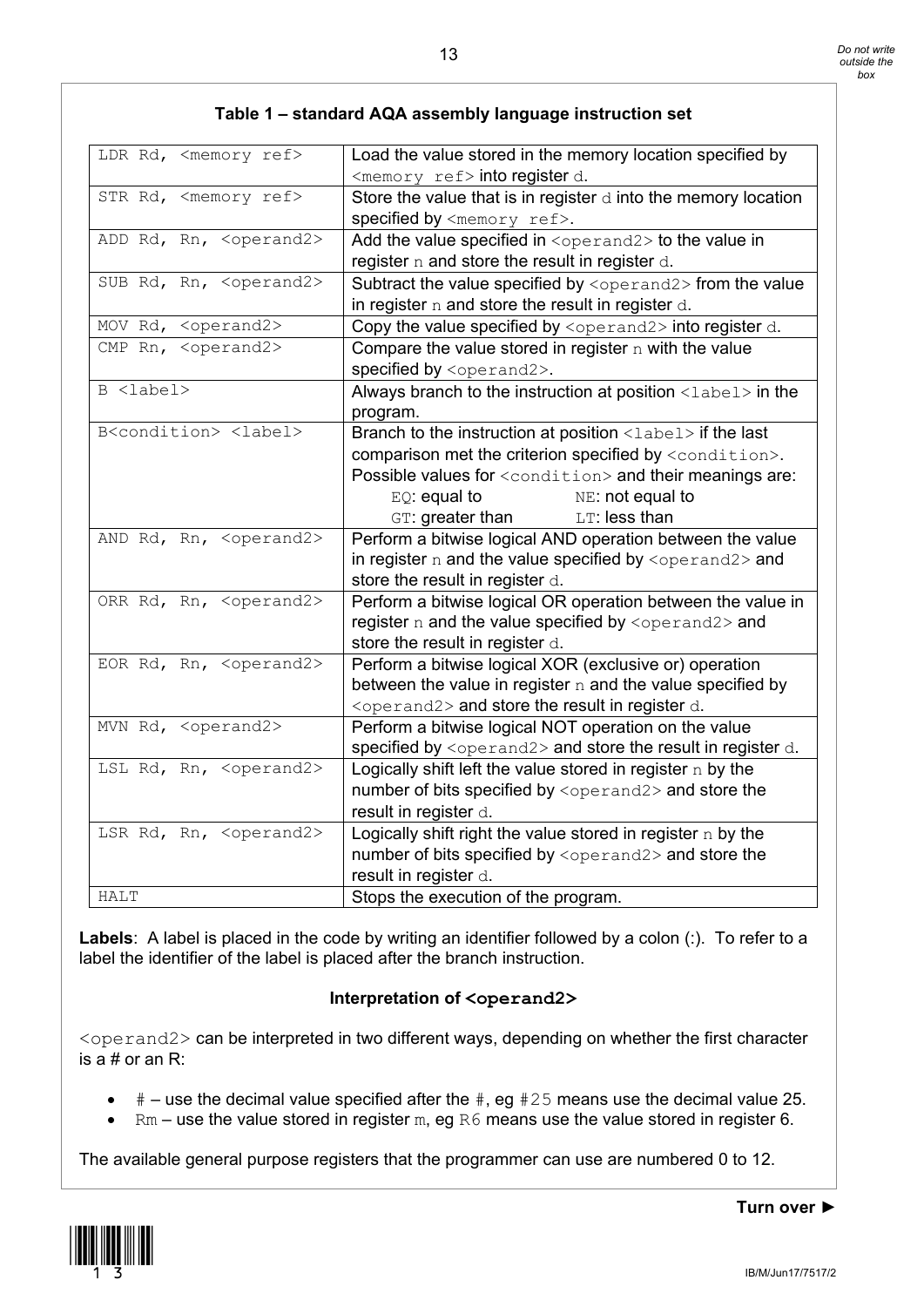| $\overline{\mathbf{5}}$<br>$\pmb{0}$<br>$\overline{\mathbf{4}}$ | Discuss the advantages and disadvantages of programming using a high-level<br>language compared to programming using assembly language. | [4 marks] |
|-----------------------------------------------------------------|-----------------------------------------------------------------------------------------------------------------------------------------|-----------|
|                                                                 |                                                                                                                                         |           |
|                                                                 |                                                                                                                                         |           |
|                                                                 |                                                                                                                                         |           |
|                                                                 |                                                                                                                                         |           |
|                                                                 |                                                                                                                                         |           |
|                                                                 |                                                                                                                                         |           |
|                                                                 |                                                                                                                                         |           |
|                                                                 |                                                                                                                                         |           |
|                                                                 |                                                                                                                                         |           |
|                                                                 |                                                                                                                                         |           |
|                                                                 |                                                                                                                                         |           |

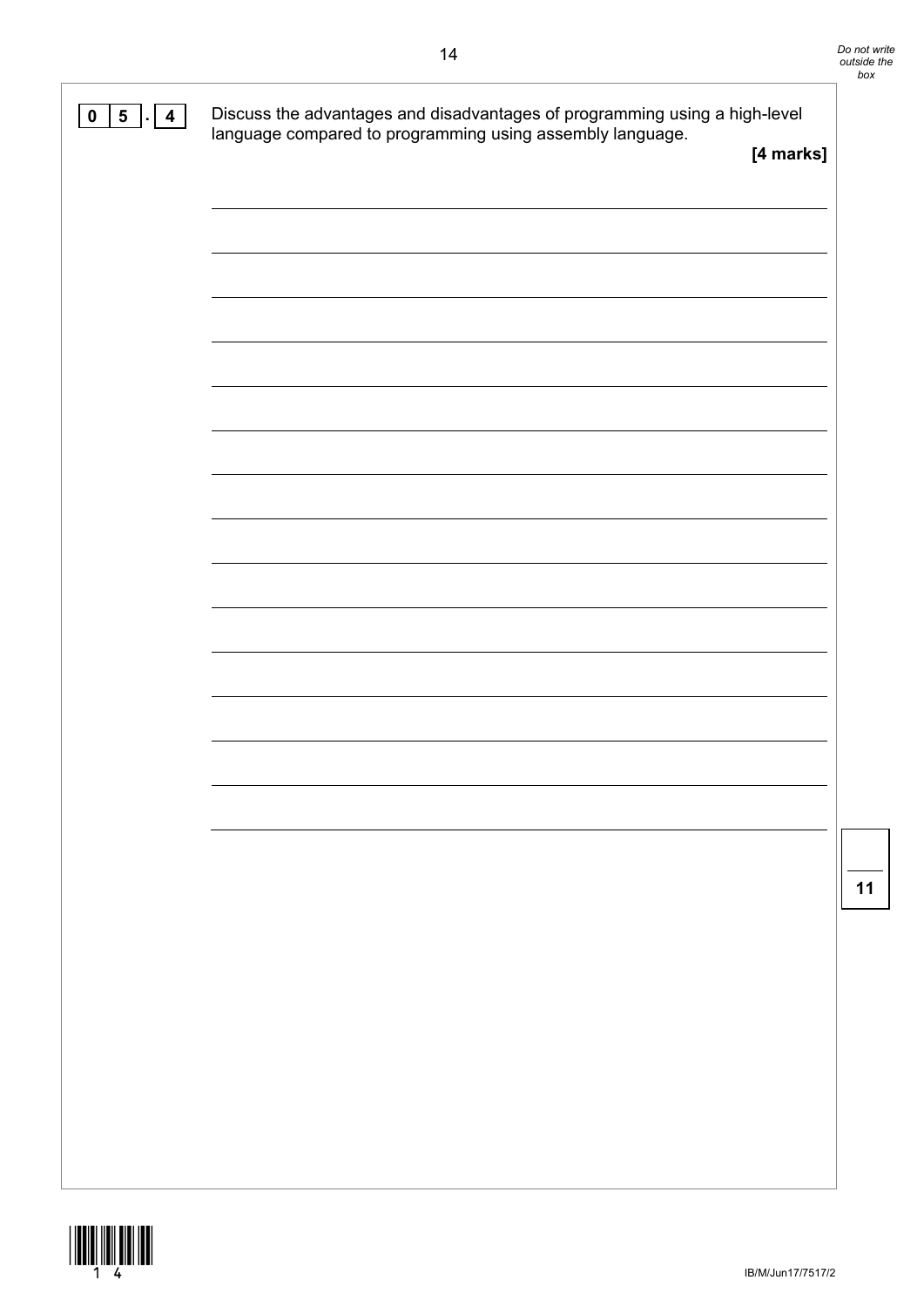| $6\phantom{a}$<br>0                      | In a functional programming language a function named square and three lists<br>a, b and c are defined as follows. |               |
|------------------------------------------|--------------------------------------------------------------------------------------------------------------------|---------------|
|                                          | square $x = x * x$                                                                                                 |               |
|                                          | $a = [1, 3, 5]$<br>$b = [1, 5, 10, 15]$<br>$c = [9, 7, 2]$                                                         |               |
| $6$   $\blacksquare$<br>0<br>$\mathbf 1$ | What is the list or value that is the result of applying the functions<br>$head(tail(tail b))$ ?                   | [1 mark]      |
|                                          |                                                                                                                    |               |
| 6<br>$\vert$ 2<br>0                      | Calculate the results of making the function calls listed in Table 2 with the lists<br>$a, b$ and $c$ above.       | [3 marks]     |
|                                          | <b>Table 2</b>                                                                                                     |               |
|                                          | <b>Function Call</b>                                                                                               | <b>Result</b> |
|                                          | map square a                                                                                                       |               |
|                                          | filter $(\leq 10)$ b                                                                                               |               |
|                                          | fold $(+)$ 0 c                                                                                                     |               |
| $\cdot$   3<br>$\pmb{0}$<br>6            | map is an example of a higher-order function.<br>Explain what a higher-order function is.                          | [1 mark]      |
|                                          |                                                                                                                    |               |
|                                          |                                                                                                                    |               |
|                                          | Turn over for the next question                                                                                    |               |

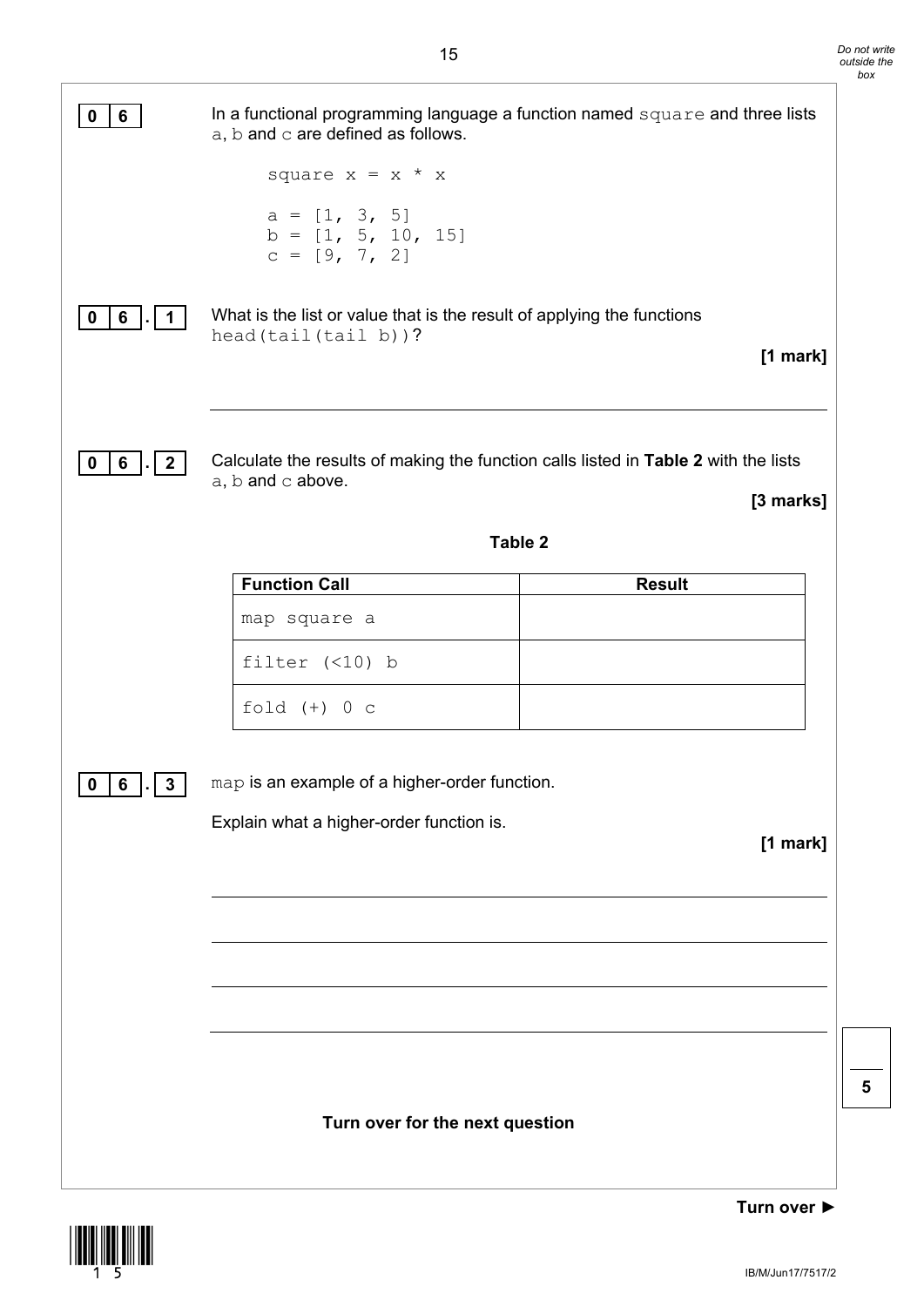**0 7** Between 2008 and 2010, a company that was gathering data for an online mapping system, using cars fitted with cameras and WiFi equipment, collected some information that was being transmitted on personal WiFi networks. The company apologised for doing this and an investigation found that a small number of software developers had been responsible for adding this functionality to the mapping system data collection software.

In the context of this example, discuss:

- how it was possible for this data to be collected.
- what steps the owners of the networks could have taken to prevent the data from being collected.
- what legal and ethical issues might have arisen as a result of collecting this data.
- what lessons the company might have learnt from the incident and how their practices might have changed as a result of it.

In your answer you will be assessed on your ability to follow a line of reasoning to produce a coherent, relevant and structured response.

**[12 marks]**

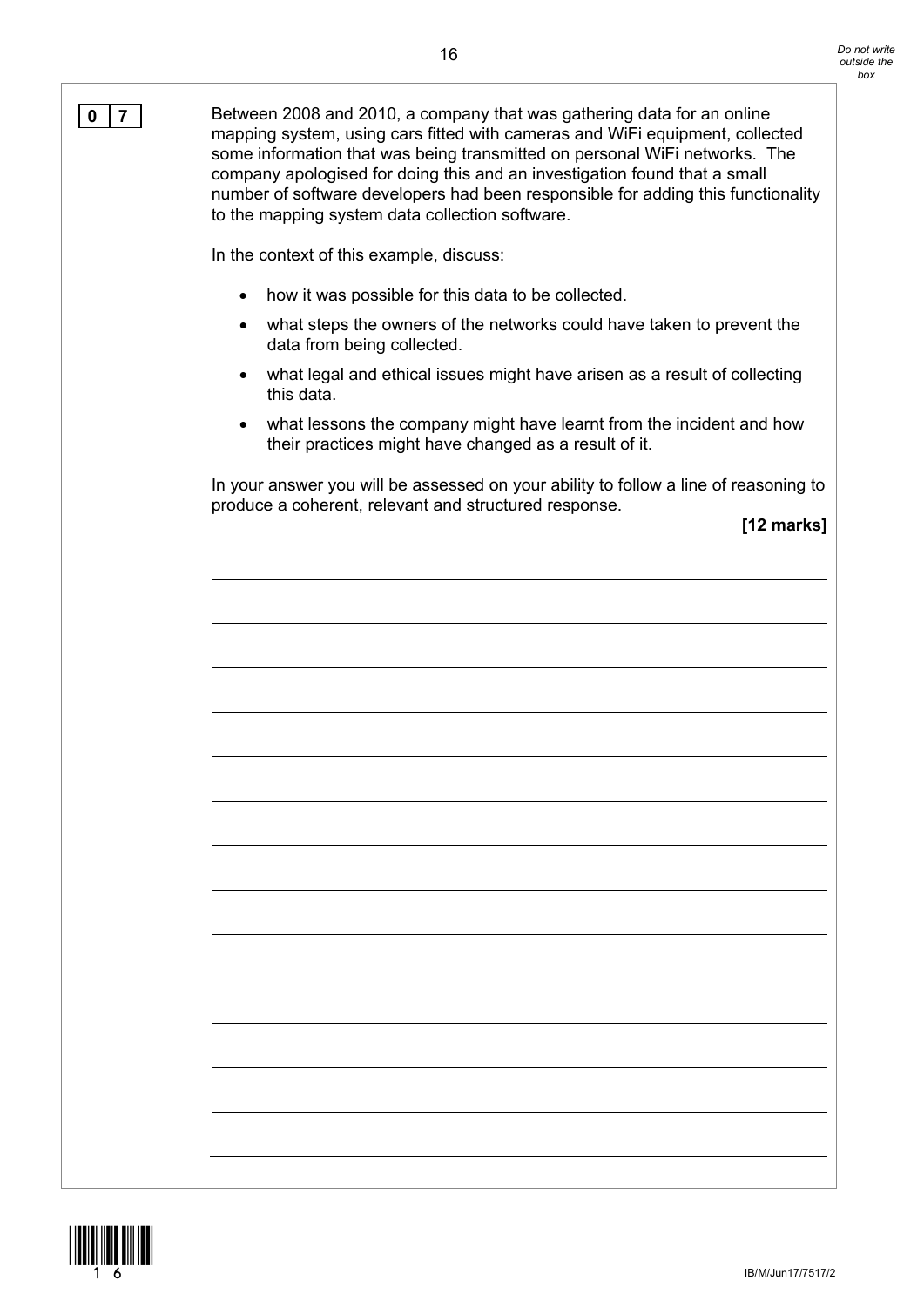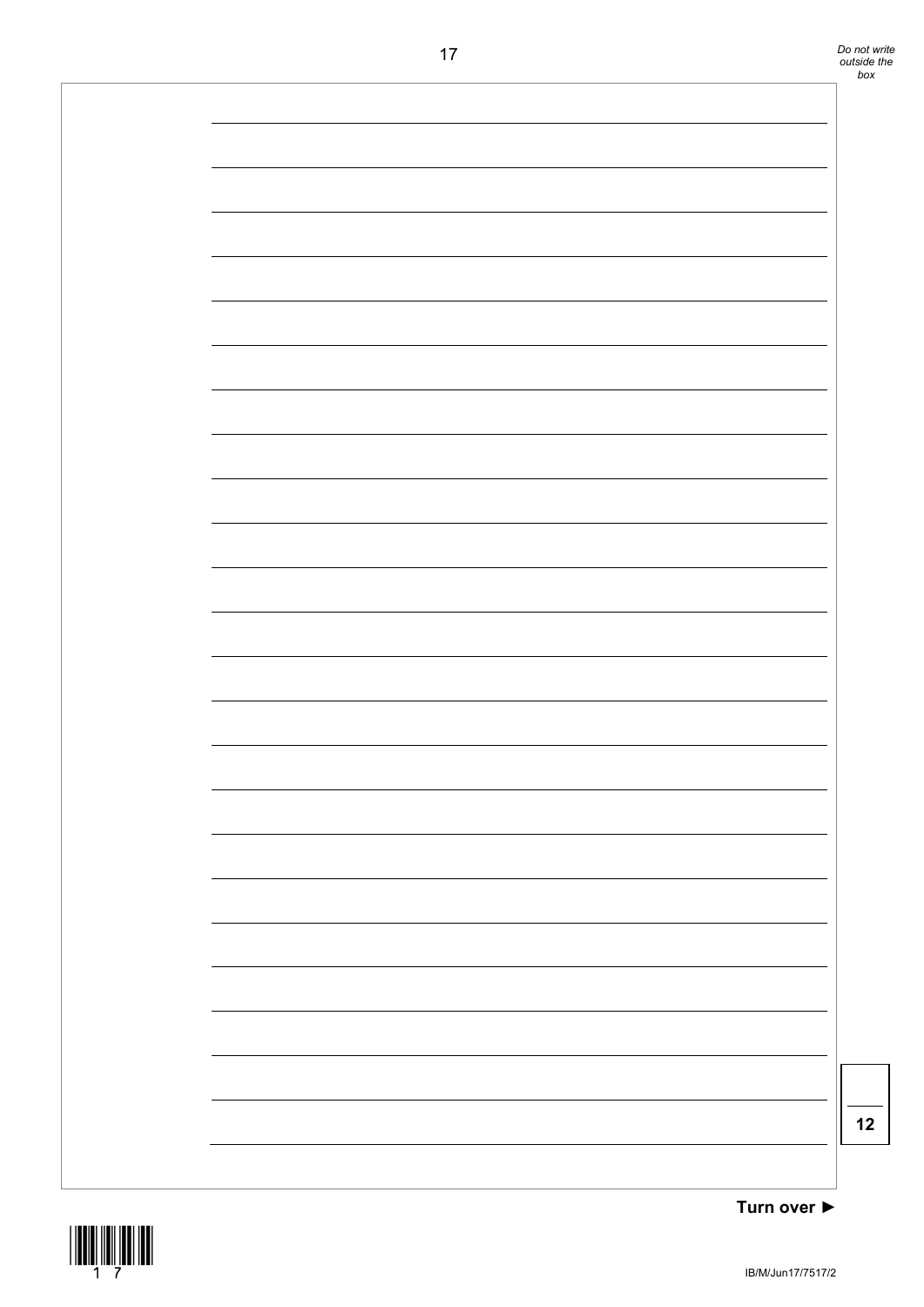| 8<br>0      | Two methods of representing and playing music on a computer are sampled<br>sound and MIDI.                                              |
|-------------|-----------------------------------------------------------------------------------------------------------------------------------------|
|             | Sound is being sampled using a 16-bit sample resolution and a sample rate<br>of 20 000 Hz.                                              |
|             | 1 Hz is one sample per second.                                                                                                          |
| 8<br>0<br>1 | Calculate the amount of storage space that will be required to store 30 seconds<br>of recorded sound. Express your answer in kilobytes. |
|             | You must show your working.<br>[2 marks]                                                                                                |
|             |                                                                                                                                         |
|             |                                                                                                                                         |
|             |                                                                                                                                         |
|             |                                                                                                                                         |
|             |                                                                                                                                         |
|             | <b>Answer</b>                                                                                                                           |
|             |                                                                                                                                         |
|             |                                                                                                                                         |
|             |                                                                                                                                         |
|             |                                                                                                                                         |
|             |                                                                                                                                         |
|             |                                                                                                                                         |
|             |                                                                                                                                         |
|             |                                                                                                                                         |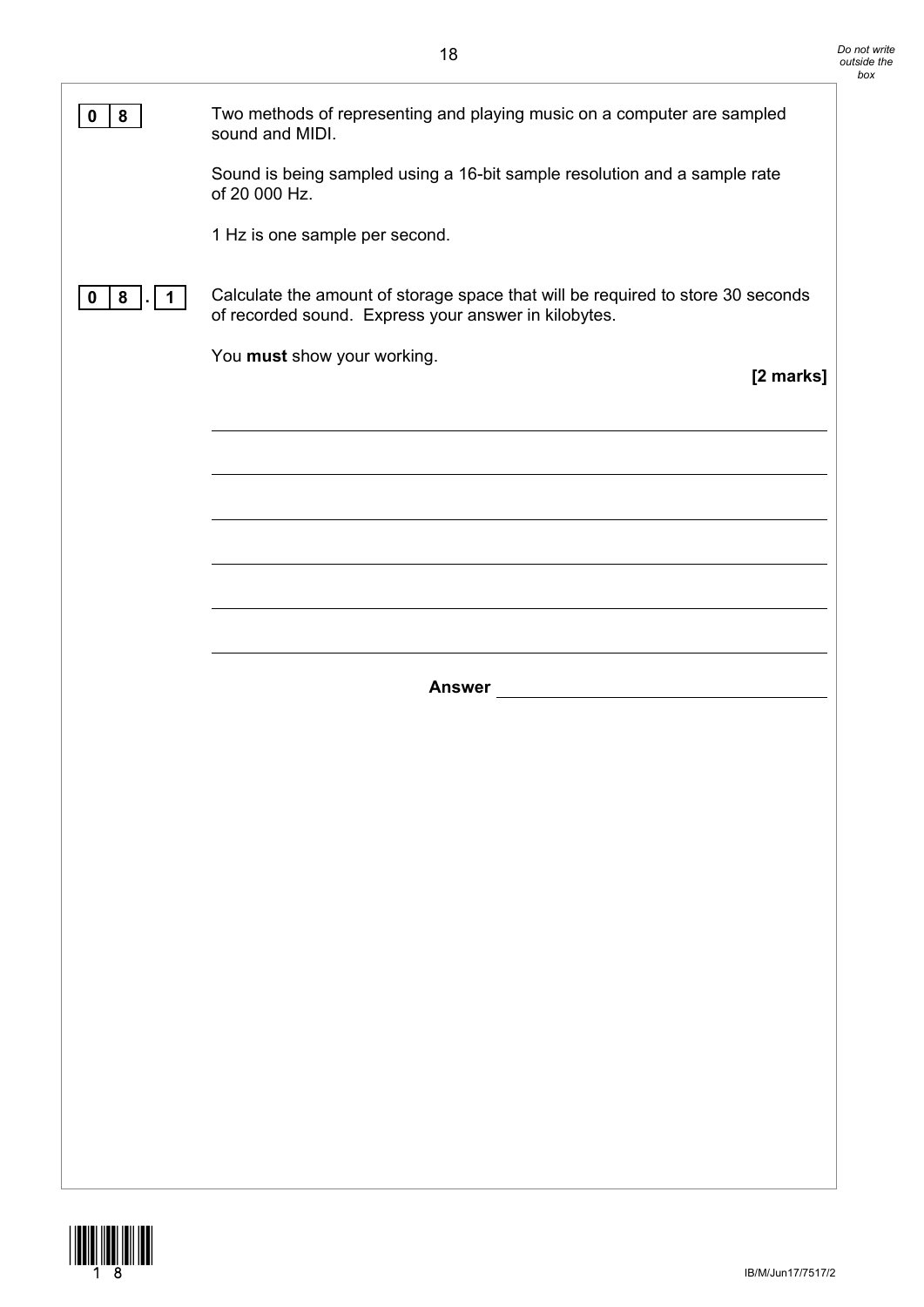| 8<br>$\mathbf{2}$ | The highest frequency component in the sound that is being sampled<br>is 14 500 Hz. The sample rate of 20 000 Hz is not high enough to enable a<br>faithful reproduction of the original sound from the sample.<br>Explain why this is the case, justifying your response.<br>[2 marks] |
|-------------------|-----------------------------------------------------------------------------------------------------------------------------------------------------------------------------------------------------------------------------------------------------------------------------------------|
|                   |                                                                                                                                                                                                                                                                                         |
| 8<br>3<br>0       | MIDI is a system that can be used to enable musical devices to communicate and<br>to represent music on a computer.<br>Explain how MIDI represents music and the advantages of using MIDI for<br>representing music instead of using sampled sound.<br>[4 marks]                        |
|                   |                                                                                                                                                                                                                                                                                         |
|                   |                                                                                                                                                                                                                                                                                         |
|                   |                                                                                                                                                                                                                                                                                         |

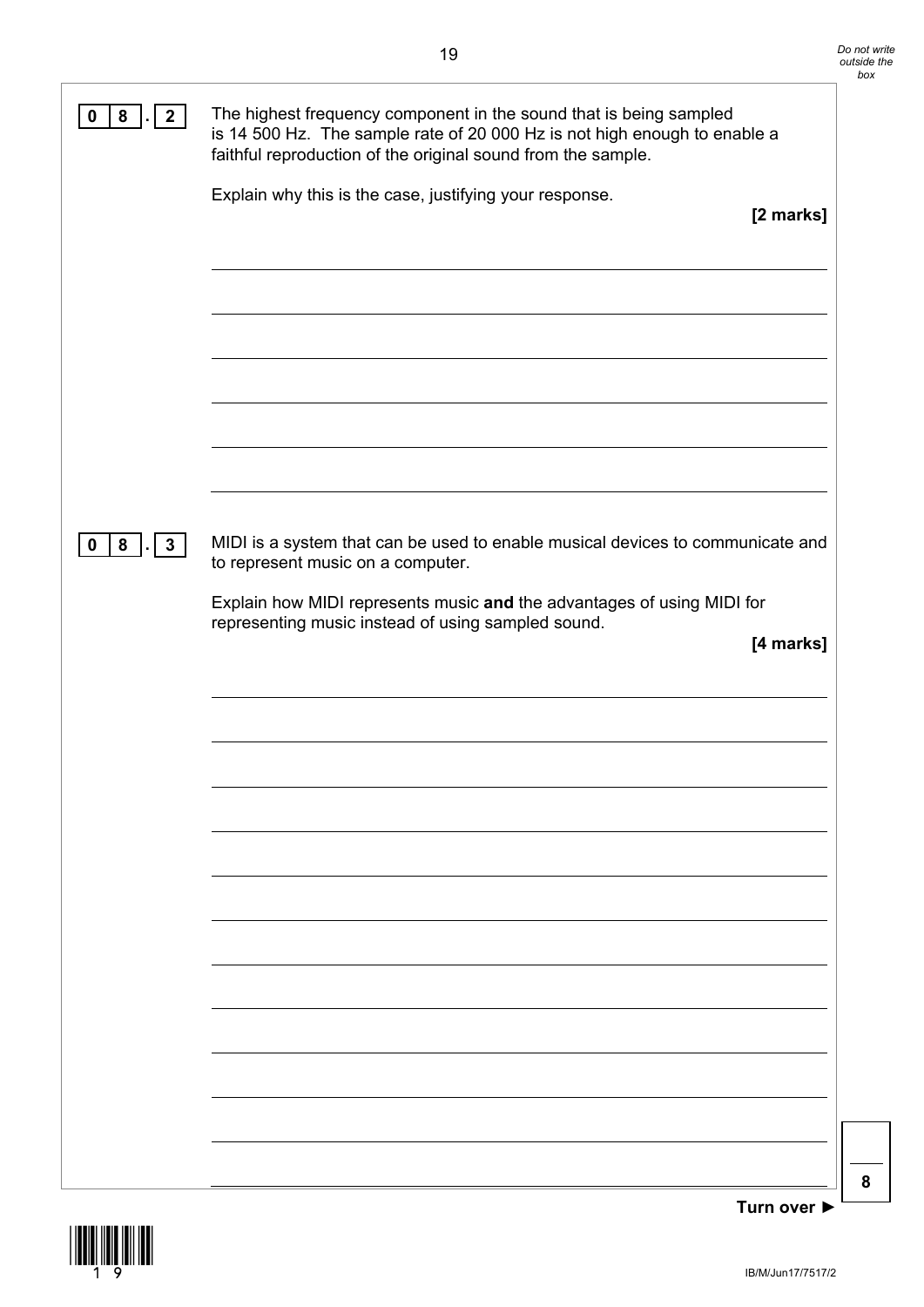

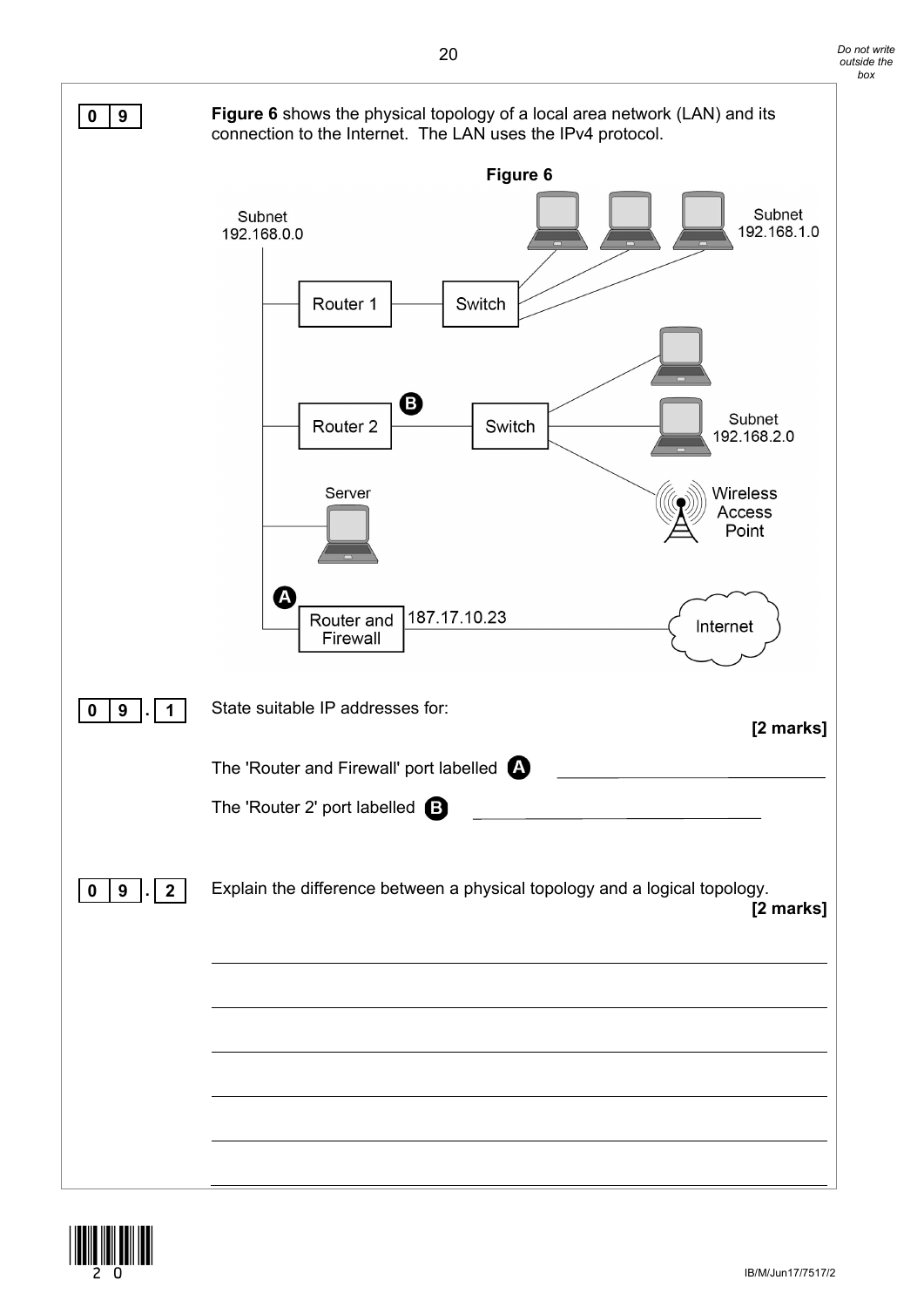| 9 <sup>1</sup><br>3 <sup>1</sup><br>$\pmb{0}$ | Explain the differences between client-server and peer-to-peer networking.<br>[4 marks] |
|-----------------------------------------------|-----------------------------------------------------------------------------------------|
|                                               |                                                                                         |
|                                               |                                                                                         |
|                                               |                                                                                         |
|                                               |                                                                                         |
|                                               |                                                                                         |
|                                               |                                                                                         |
|                                               |                                                                                         |
|                                               |                                                                                         |
|                                               |                                                                                         |
|                                               |                                                                                         |
|                                               |                                                                                         |
|                                               |                                                                                         |
|                                               |                                                                                         |
|                                               |                                                                                         |
|                                               | Turn over for the next question                                                         |
|                                               |                                                                                         |
|                                               |                                                                                         |
|                                               |                                                                                         |
|                                               |                                                                                         |
|                                               |                                                                                         |
|                                               |                                                                                         |

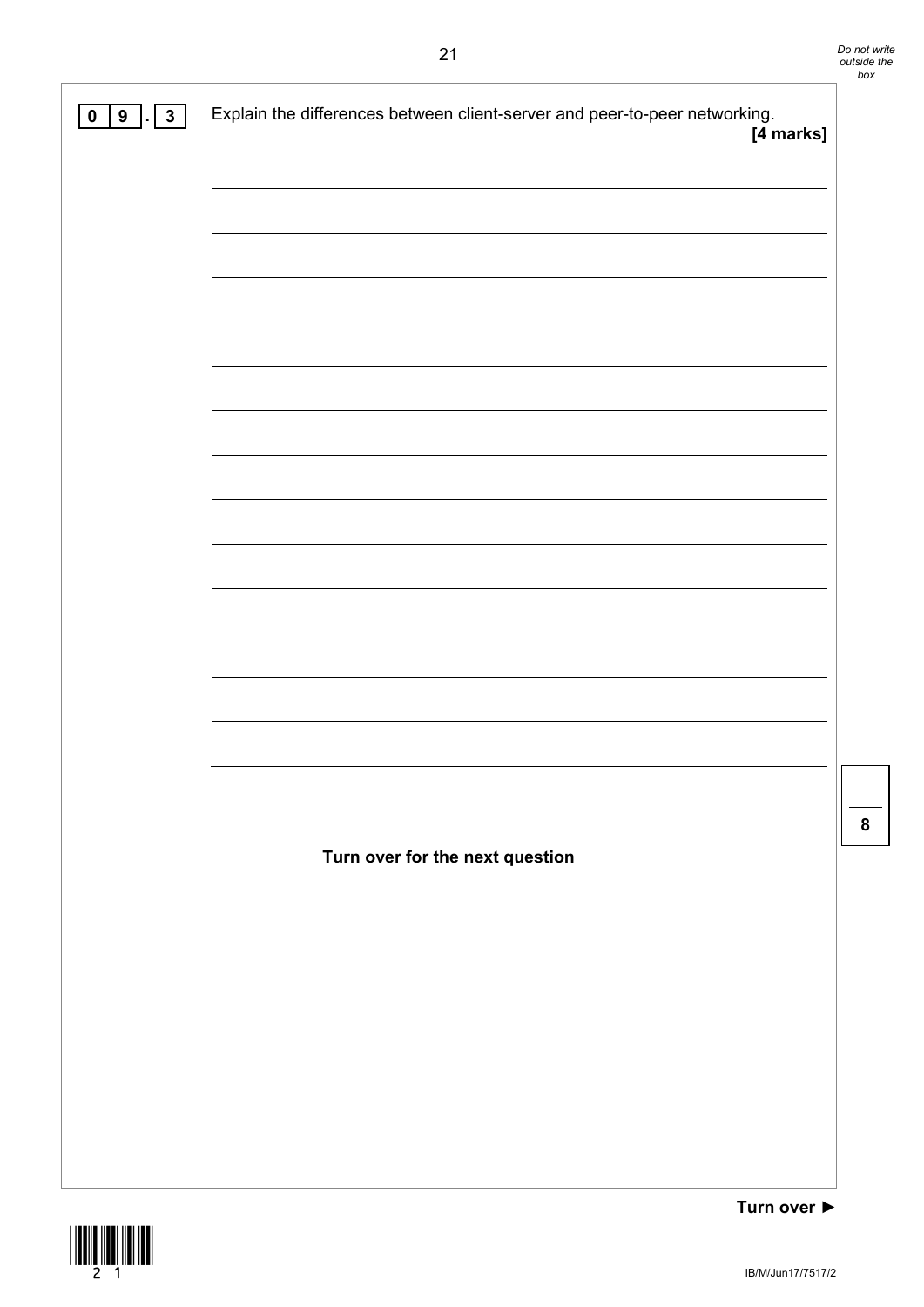| 0 | A garage services and repairs cars. It uses a relational database to keep track of<br>the jobs that customers have booked for it to carry out. The database includes<br>jobs that have been completed and jobs that are waiting to be done. |
|---|---------------------------------------------------------------------------------------------------------------------------------------------------------------------------------------------------------------------------------------------|
|   | The details of the jobs that the garage does, together with the parts that it stocks<br>and uses are stored in the database using the four relations shown in Figure 7.                                                                     |
|   | <b>Figure 7</b>                                                                                                                                                                                                                             |
|   | Job (JobID, CarRegNo, JobDate, InGarage, JobDuration)                                                                                                                                                                                       |
|   | Car (CarRegNo, Make, Model, OwnerName, OwnerEmail, OwnerTelNo)                                                                                                                                                                              |
|   | Part (PartID, Description, Price, QuantityInStock)                                                                                                                                                                                          |
|   | PartUsedForJob (JobID, PartID, QuantityUsed)                                                                                                                                                                                                |
|   | Each car has a unique CarRegNo.                                                                                                                                                                                                             |
|   | A type of car can be uniquely identified by the combination of its Make<br>and Model. Different Makes may use the same Model name and a<br>particular manufacturer (Make) will produce several different car Models.                        |
|   | A booking made for a car on a particular date counts as one job,<br>$\bullet$<br>regardless of how many different tasks are completed upon it.                                                                                              |
|   | A job might require the use of any number of parts, including zero.<br>$\bullet$                                                                                                                                                            |
|   | Some of the details are stored in the database as soon as a booking is<br>made and others are only added when a job has been completed.                                                                                                     |
|   | The attribute JobID is the Entity Identifier (Primary Key) of the Job relation.                                                                                                                                                             |
| 0 | If the JobID attribute were not included in the Job relation, which other attribute or<br>attributes that are currently in the relation could probably be used as an Entity<br>Identifier (Primary Key) instead?                            |
|   | $[1$ mark]                                                                                                                                                                                                                                  |
|   |                                                                                                                                                                                                                                             |
|   | It has been suggested that the owner details (OwnerName, OwnerEmail,<br>OwnerTelNo) should not be stored in the Car relation and that a new relation<br>should be created to store owner details separately from car details.               |
| 0 | Explain why storing the owner details separately would improve the design of the                                                                                                                                                            |
|   | database.<br>[2 marks]                                                                                                                                                                                                                      |
|   |                                                                                                                                                                                                                                             |
|   |                                                                                                                                                                                                                                             |
|   |                                                                                                                                                                                                                                             |
|   |                                                                                                                                                                                                                                             |
|   |                                                                                                                                                                                                                                             |

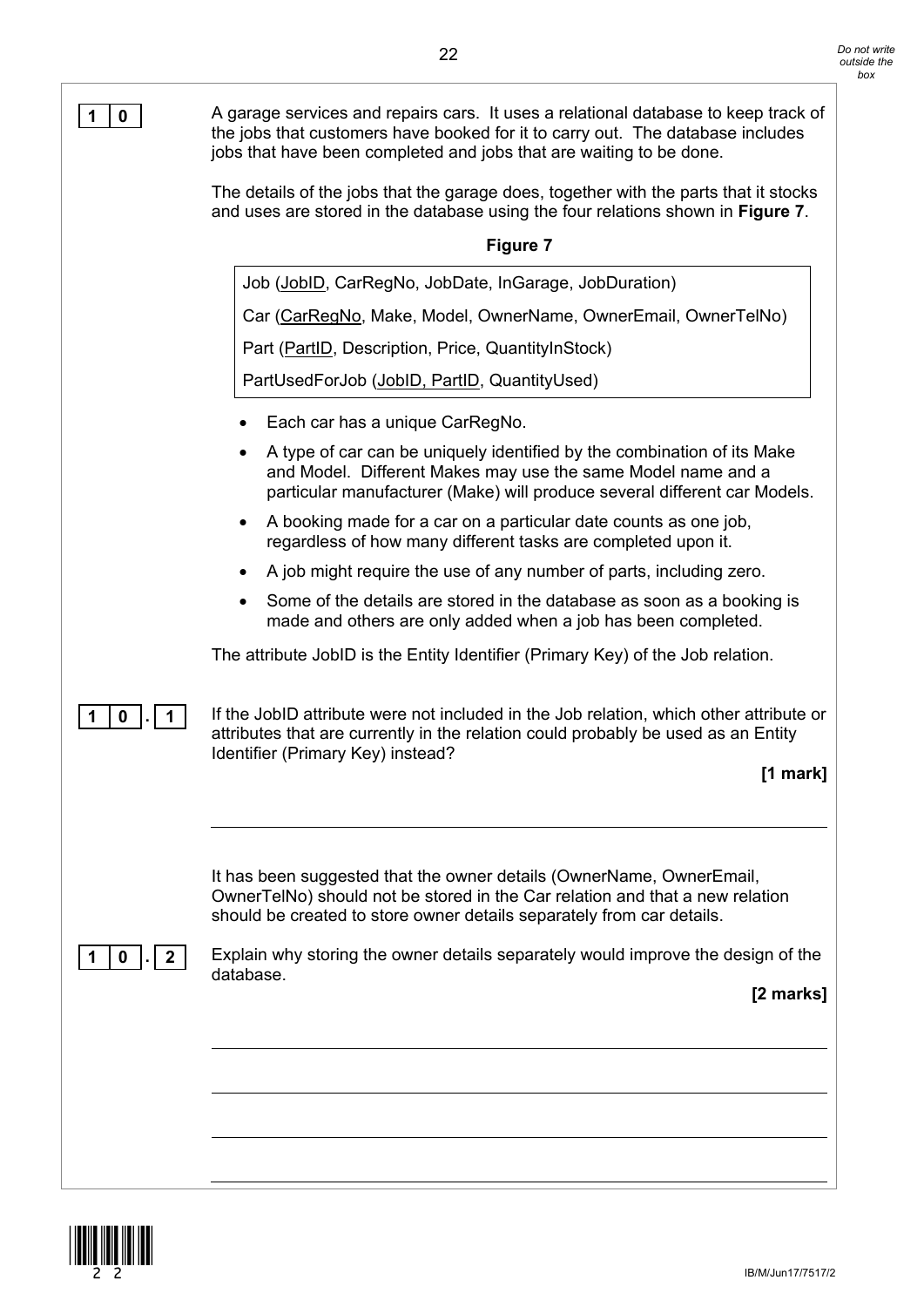| 3<br>0          | any three relationships that exist between the entities. | On the incomplete Entity-Relationship diagram below show the degree of                                                                                              |
|-----------------|----------------------------------------------------------|---------------------------------------------------------------------------------------------------------------------------------------------------------------------|
|                 |                                                          | [2 marks]                                                                                                                                                           |
|                 | Job                                                      | Car                                                                                                                                                                 |
|                 |                                                          |                                                                                                                                                                     |
|                 |                                                          |                                                                                                                                                                     |
|                 |                                                          |                                                                                                                                                                     |
|                 | Part                                                     | PartUsedForJob                                                                                                                                                      |
|                 |                                                          | When an appointment is made for a job, this is represented in the Job relation.                                                                                     |
|                 |                                                          | At the time of booking, the InGarage attribute is set to False and the JobDuration<br>attribute is set to 0:00. When the car arrives at the garage the value of the |
|                 |                                                          | InGarage attribute is changed to True. When the job is finished the value of the                                                                                    |
|                 | the parts used are recorded in the database.             | JobDuration attribute is updated to indicate how long the job took and details of                                                                                   |
|                 | (1:30) and used two of the parts with PartID 12.         | The Job with JobID 206 has been completed. The job took 1 hour 30 minutes                                                                                           |
| 0               |                                                          | Write the SQL commands that are required to record the amount of time that the                                                                                      |
|                 | job took in the database.                                | [3 marks]                                                                                                                                                           |
|                 |                                                          |                                                                                                                                                                     |
|                 |                                                          |                                                                                                                                                                     |
|                 |                                                          |                                                                                                                                                                     |
|                 |                                                          |                                                                                                                                                                     |
|                 |                                                          |                                                                                                                                                                     |
|                 |                                                          |                                                                                                                                                                     |
|                 |                                                          |                                                                                                                                                                     |
| $\sqrt{5}$<br>0 | two of the parts with PartID 12 were used.               | Write the SQL commands that are required to record in the database the fact that                                                                                    |
|                 |                                                          | [2 marks]                                                                                                                                                           |
|                 |                                                          |                                                                                                                                                                     |
|                 |                                                          |                                                                                                                                                                     |
|                 |                                                          |                                                                                                                                                                     |
|                 |                                                          |                                                                                                                                                                     |

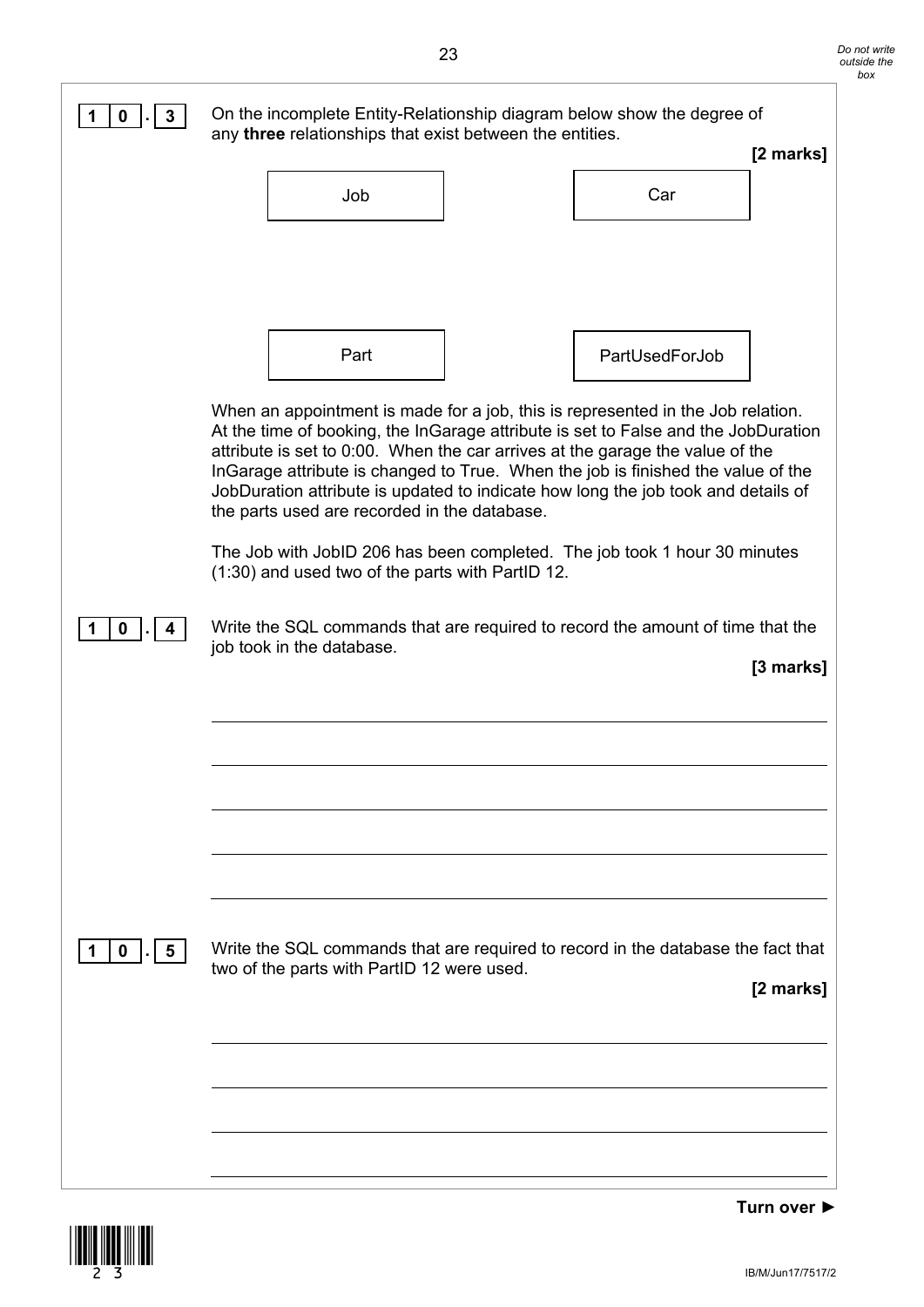| <b>Figure 7</b> is repeated below. |                     |
|------------------------------------|---------------------|
|                                    | Figure 7 (repeated) |
|                                    |                     |

Job (JobID, CarRegNo, JobDate, InGarage, JobDuration)

Car (CarRegNo, Make, Model, OwnerName, OwnerEmail, OwnerTelNo)

Part (PartID, Description, Price, QuantityInStock)

PartUsedForJob (JobID, PartID, QuantityUsed)

A mechanic needs to produce a list of all of the parts used on the job with JobID 93 for a customer.

This list must include the PartID, Description, Price (each) and QuantityUsed of each part, and no other details. The parts in the list should be ordered by PartID with the parts with the lowest PartIDs nearest to the top of the list.

**1 0 . 6** Write an SQL query to produce the list.

**[5 marks]**

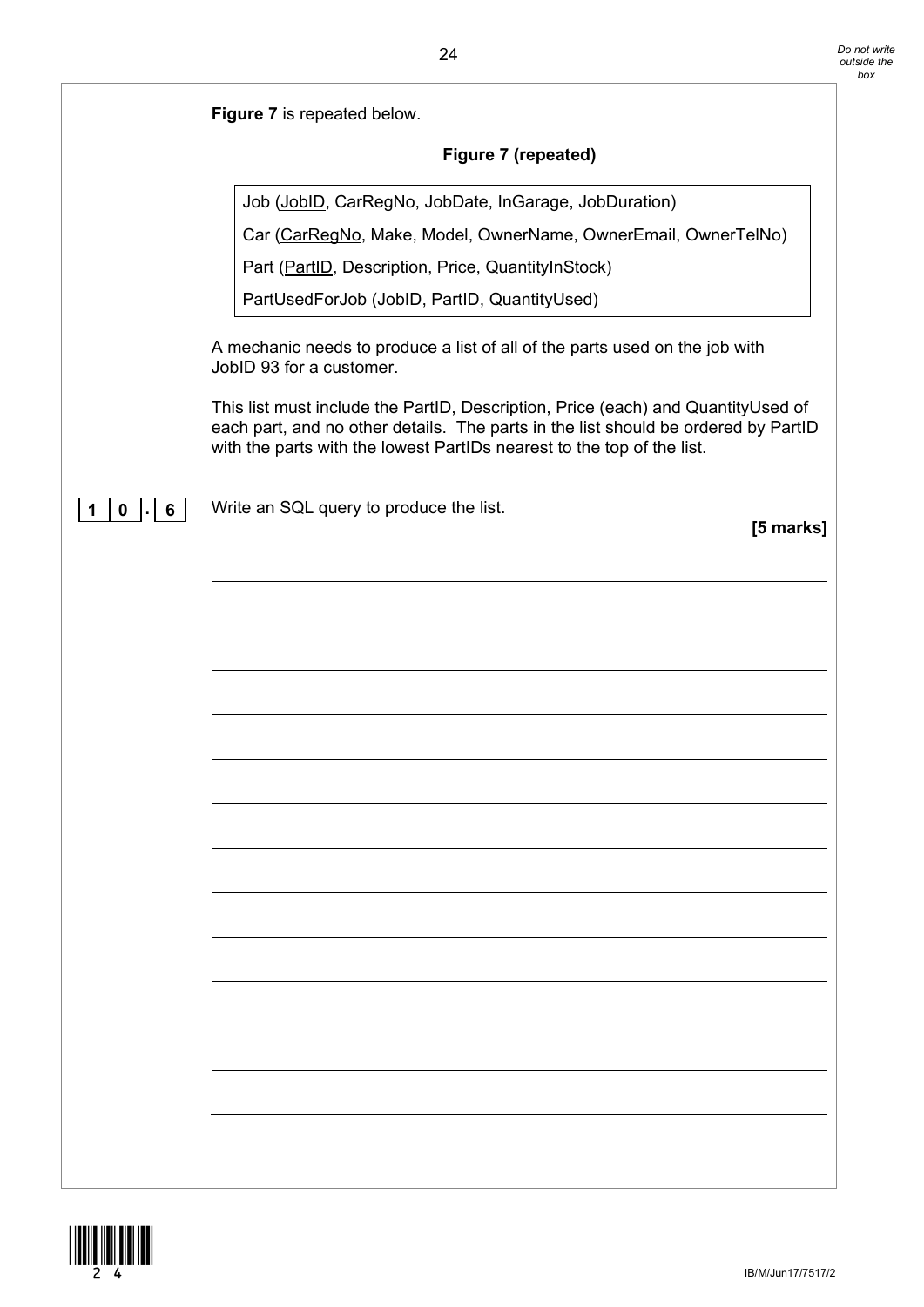There are restrictions on which parts can be fitted to which cars. For example: • The driver's door mirror with PartID 104 can only be fitted to one particular make and model of car. • The ignition switch with PartID 27 can be fitted to any model of car for one particular make as the maker uses the same ignition switch in all models. • The tyre with PartID 97 can be fitted to a wide range of cars of different makes and models as it is a standard size. If the information about which parts could be fitted to which makes and models of cars were represented in the database, it could be used to help a mechanic identify the correct parts to use for a job. **1 0 . 7** Explain how the database design could be modified to represent which makes and models of car a part can be fitted to. **[3 marks] Turn over for the next question**

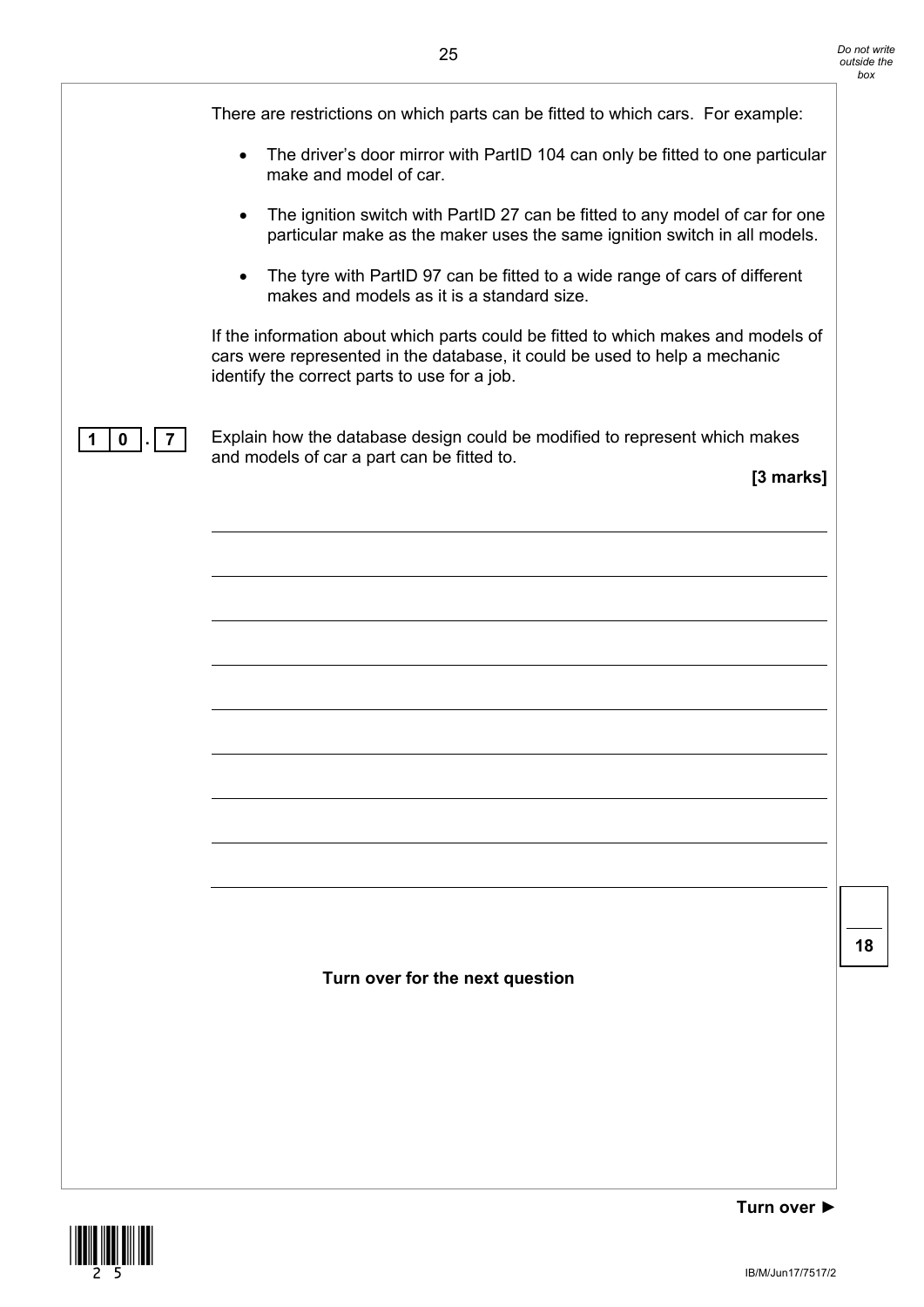

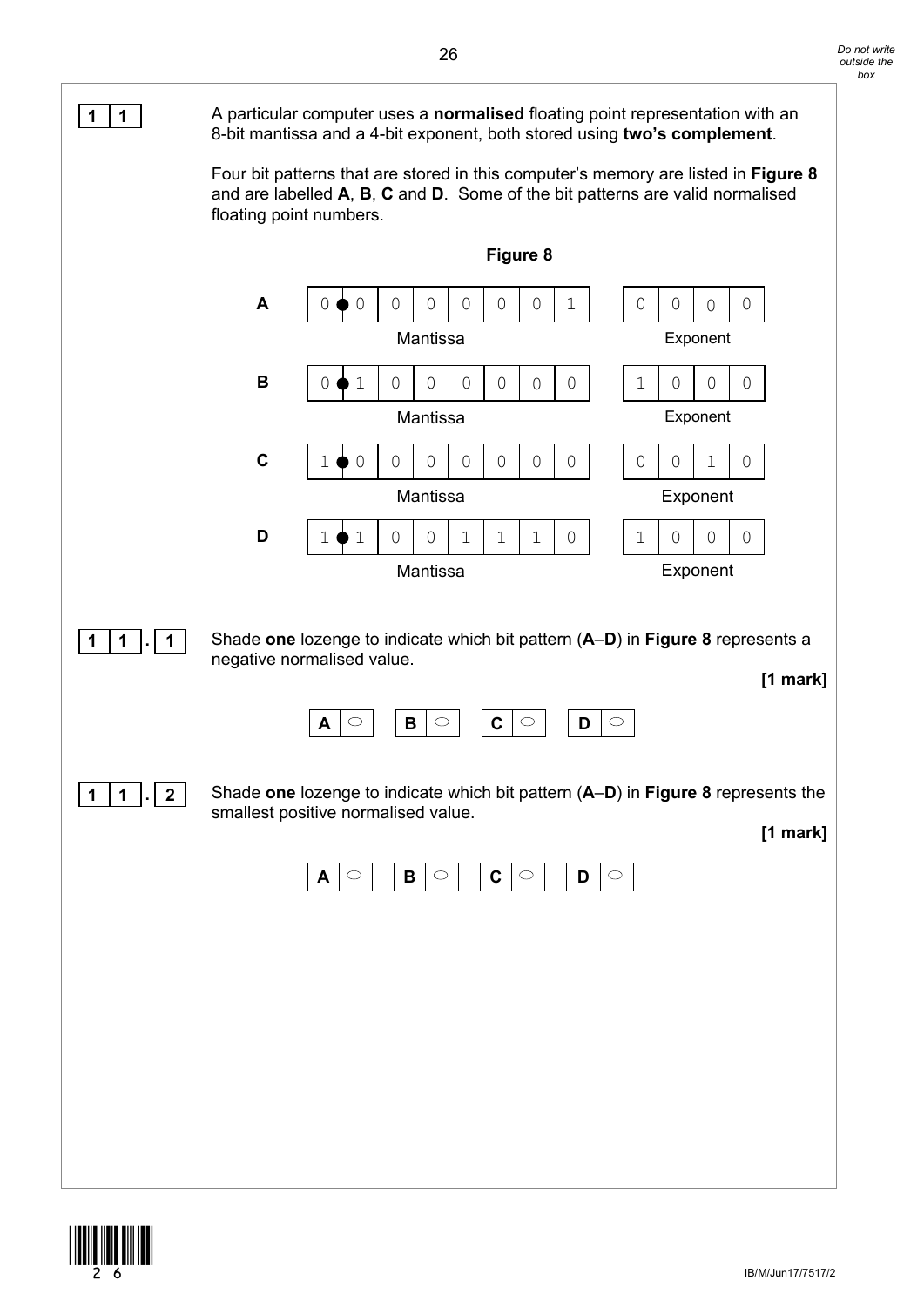| 3 | The following is a floating point representation of a number:                                                                                                                                                  |
|---|----------------------------------------------------------------------------------------------------------------------------------------------------------------------------------------------------------------|
|   | $\mathsf{O}$<br>$\mathsf{O}\xspace$<br>$\circ$<br>$\mathsf{O}$<br>$\overline{0}$<br>$\mathbf 1$<br>$\mathbf 1$<br>$\circ$<br>$\mathsf{O}$<br>$\mathbf 1$<br>$\mathbf 1$<br>$\mathbf 1$<br>Mantissa<br>Exponent |
|   | Calculate the decimal equivalent of the number. You must show your working.<br>[2 marks]                                                                                                                       |
|   |                                                                                                                                                                                                                |
|   |                                                                                                                                                                                                                |
|   | <b>Answer</b>                                                                                                                                                                                                  |
| 4 | Write the normalised floating point representation of the decimal value 58.5 in the<br>boxes below. You must show your working.<br>[3 marks]                                                                   |
|   |                                                                                                                                                                                                                |
|   | <b>Answer</b><br>Exponent<br>Mantissa                                                                                                                                                                          |
|   | Question 11 continues on the next page                                                                                                                                                                         |
|   |                                                                                                                                                                                                                |
|   |                                                                                                                                                                                                                |